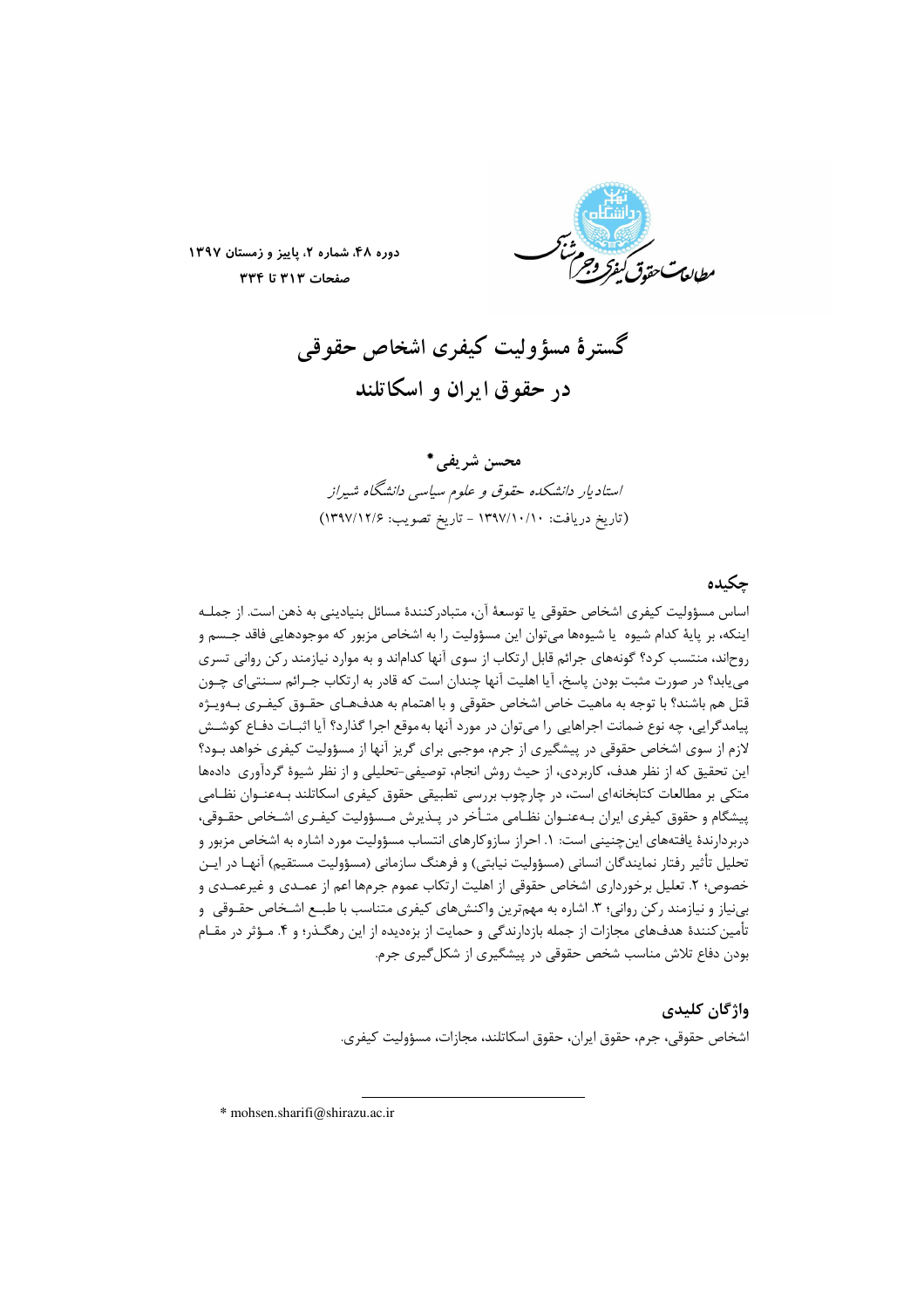*طابع<sup>ت حق</sup>وق کیفرکر و جرم شبکر* دوره ۴۸، شماره ۲، باینز و زمستان ۱۳۹۷

#### مقدمه

٣١۴

يذيرش مسؤوليت كيفري اشخاص حقوقي متـضمن ياسـخ بـه دو پرسـش اساسـي اسـت: نخـست، ضرورت این نوع مسؤولیت از چه روست؟ دیگر، با توجه به عاری از ذهن و روح بودن این اشخاص و تفاوت ماهوي شان با اشخاص حقيقي، انتساب مسؤوليت به آنها چگونه و با اتكـا بـر چـه سـازوكاري ممكن است؟ چندان كه معلوم است تا پیش از نیمهٔ قرن بیستم، نظامهای حقوقی، با توجه به نقـش نهچندان گستردهٔ اشخاص حقوقی در تحولات اجتماعی و فرایند توسعه و با توجه بـه فرضـی تلقـی کردن این موجودها، خطاکاری آنها را با ضـمانت اجراهـای انـضباطی و مـدنی و نـه کیفـری پاسـخ مي دادند (52-33:313. Sahlool, 2013)؛ اما گسترش گونههاي اين اشخاص و فزوني حادثهها و فجايع منتج از فعالیتهای خطرناک آنها، بهویژه از نیمهٔ دوم قـرن مزبـور بـه ایـنِسـو،' ایـن رونـد را متحـول و ضرورت استفاده از زرادخانهٔ کیفری را برای مقابله با این وضعیت، اجتناب ناپذیر ساخت. مؤیـد ایـن امر، رويهٔ قضايي دههٔ سي به اين سوي اسكاتلند — بـا طـرح پرونــدههـايي ماننــد<sup>٢</sup>-Clydebank Co Operoctive Society -و مصوبههایی چون قانون بهداشـت و ایمنـی کـار مـصوب ۱۹۷۴ ّ و قـانون تفــسير ١٩٨٧ أ ايـن كــشور. و همچنــين، رويـهٔ قـضايي دهــهٔ دوم بــه ايـن طـرف نظـام حقــوقي خطمشی،دهندهٔ آن یعنی انگلستان- با گشایش پروندههایی مثل Noroth Western Railway Co^-بههمراه مصوبههای متأخری مانند قانون مالیاتی شمارهٔ ۲ مصوب ۱۹۴۰ و پیشiویس قانون جزایـی در سال ۱۹۸۹ از سوی کمیسیون حقوق انگلستان و ولز<sup>۶</sup> است (Wells, 200:113-115).

قانونگذار ایران نیز، ابتدا با تصویب قانونهای موردی چون مادهواحدهٔ مصوب ۱۳۱۰ مربـوط بـه ضبط اموال متعلق به احزابی که منحل میشوند، مادهٔ ۴ قانون مقـررات پزشـکی و دارویـی و مـواد خوراكي و آشاميدني مصوب ١٣٣۴، مادهٔ ١۵ قانون اقدامات تأميني مـصوب ١٣٣٩(منـسوخ)، مـادهٔ ۱۵۴ قانون مالیاتهای مستقیم مصوب ۱۳۴۵، مـادهٔ ۱ قـانون تعزیـرات امـور بهداشـتی و درمـانی مصوب ۱۳۶۷، قانون مبارزه با قاچاق انسان مصوب ۱۳۸۳، قـانون جـرائم رایانـهای مـصوب ۱۳۸۸، مسؤوليت كيفري اشخاص حقوقي را بهصورت غير فراگير و سپس با تصويب قانون مجازات اســلامي مصوب ۱۳۹۲ بهصورت فراگیر مورد پذیرش قرار داد.

۱. برای مثال متعاقب تقصیر شرکتهای دستاندرکار، در مارس ۱۹۷۷ در پی برخورد دو فرونـد هواپیمـای ۷۴۷ــ B شـرکتهـای هواپیمایی PanAm و kLm در فرانسه ۵۸۳ نفر جان خود را از دست دادند. در مه ۱۹۷۹ با سقوط یک فروند هواپیمـای DC-10 در آمریکا ۲۷۳ نفر به کام مرگ فرو رفتند. سقوط یک فروند هواپیمای مسافربری بوئینـگ ۲۴۷ در ژاپـن ۵۲۰ نفـر کـشته بـهجـای گذاشت. مرگ ۲۷۶ نفر بهواسطهٔ سقوط هواپیمای ARROWDC-8 در کانادا، حادثهٔ دیگری بود که در دسامبر ۱۹۸۵ رخ داد. در نوامبر ۱۹۹۶، ۳۴۹ نفر بر اثر برخورد دو هواپیمای خطوط هـوایی هنـد و قزاقـستان جـان خـود را از دسـت دادنـد ( .http /newindex. Aspx?pid=934 & article 1D=743985//www.tebyan.net). همچنین است غرق کشتی هرالد در سال ۱۹۸۷ و جان باختن ۱۹۲ نفر در انگلستان (Benjamin, 2012:60).

<sup>2.1037</sup> IC17

<sup>3.</sup> Health and Safety at Work etc. ACT 1974

<sup>4.</sup> The Interpretation Act 1978

<sup>5.</sup> Mosuell Brothers V. London and Noroth Western Railway Co[1917] 2 KB 836.

<sup>6.</sup> The Law Commission for England and Wales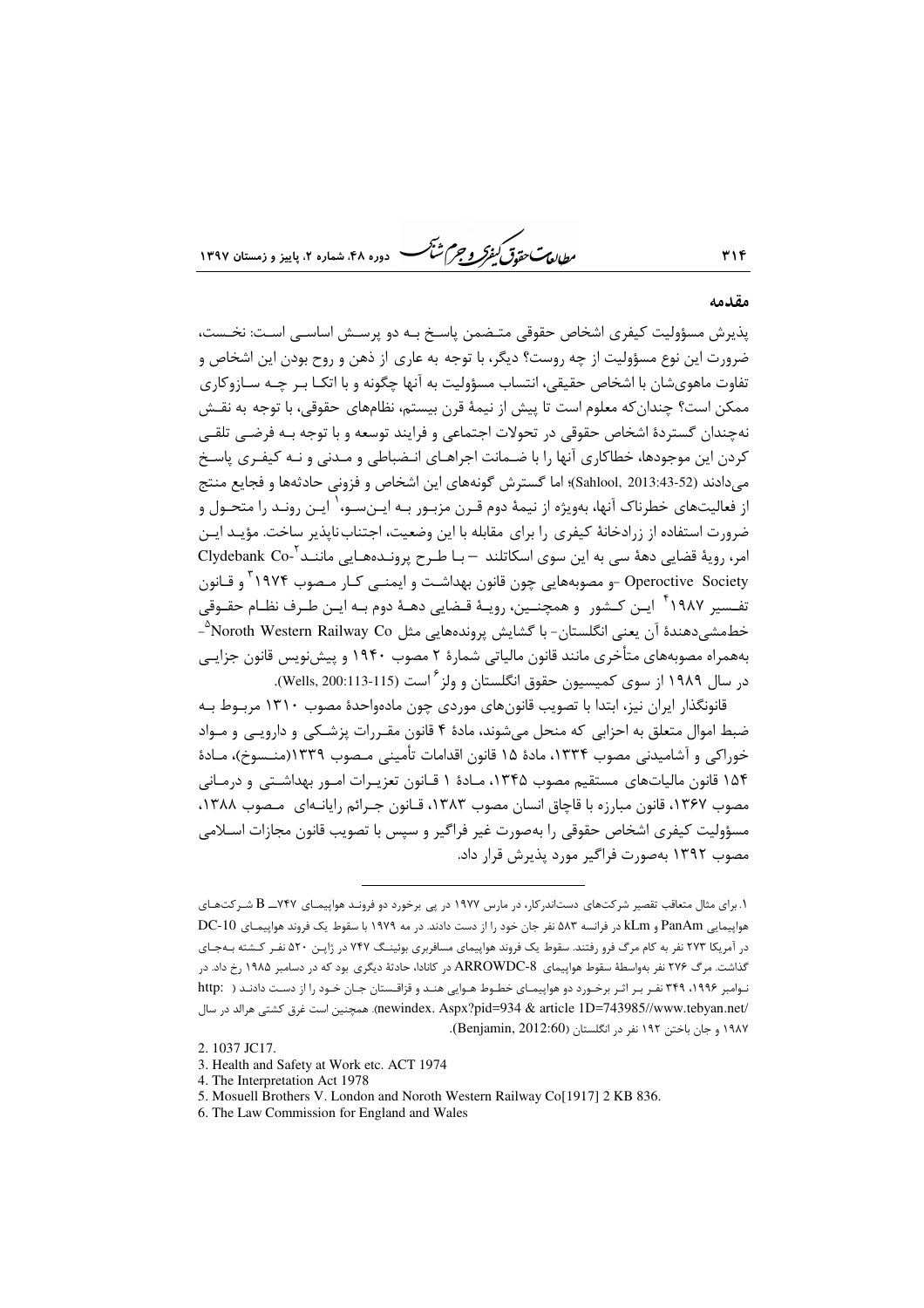#### گسترهٔ مسؤولیت کیفری اشخاص حقوقی در حقوق ایران و اسکاتلند

امروزه اما سخن نه بر سر ضرورت مسؤولیت کیفری اشخاص حقوقی که در خـصوص چگـونگی انتساب مسؤولیت به آنهاست «ردبیلی، ۱۳۹۵: ۵۵». در این زمینه باید دید کـه آیـا ایــن مهــم، از طریــق اعمال و نيات نمايندگان انساني آنها قابل تحقق خواهد بود يا نه؟ در صـورت ممكـن بـودن، در چـه شرايطي؟ در وضعيت عدم شناسايي شخص حقيقي مقصر، آيا مي توان اشخاص حقوقي را به اعتبـار برخورداری از فرهنگ هنجار گریز مسؤول دانست؟ گسترهٔ اهلیت اشخاص موصوف تا بدانجا خواهد بود که قادر به ارتکاب جرمهای فراتر از با مسؤولیت مطلق باشند؟

در مقام پاسخ باید گفت: برای فائق آمدن بر معضلهای مذکور، تاکنون راهکارهای معتنابهی بـه بوتهٔ آزمایش برده شده و تجربه شدهاند. چندان *ک*ه دکترین مـسؤولیت مـافوق و کارفرمـا<sup>\</sup> از طریــق رفتار مجرمانهٔ كليهٔ كارمنـدان، اعـم عـالىرتبـه و دون&بايـه (Hasnas,2009: 1356; Nanda, 2011:65)؛ دکترین برابرانگاری<sup>۲</sup> از مجرای اَعمال و نیات مدیران سطح بالا؛ دکترین تجمع از تلفیق تقـصیرها و رفتارهای طیفی از کارمندان (Wells, 2001: 24) و دکترین مـسؤولیت سـازمانی <sup>۲</sup> بـا اتکـا بـه قـصور سیستمی و شیوهٔ مدیریت (Dresseler,2007: 916) مسؤولیت کیفری را به اشخاص حقوقی منتـسب می کنند. این نوشتار معلوم خواهد کرد کـه نظـامهـای کیفـری ایـران و اسـکاتلند، کـدام شـیوه یـا شیوههای مذکور را برای رویارویی با اشخاص حقوقی بزهکار بر گزیدهاند و در این زمینه چه حسنها و ضعف@ایی دارند؟ بهعلاوه، مشخص خواهد کـرد کـه ضـمانت اجراهـای کیفـری قابـل اعمـال بـر اشخاص حقوقی حاوی چه قوتها و ضعفهایی هستند؟ انتخاب نظام کیفری اسکاتلند که در زمـرهٔ پیشگامان پذیرندهٔ مسؤولیت کیفری اشخاص حقوقی در جهان قرار دارد، بهعنـوان اسـاس تطبیــق، فرصت مناسبی را برای ارزیابی بایستهای نظام کیفری ایران و بیان حسنها و کاستیهای آن فـراهم ساخته است.

## ١. طريق هاي انتساب مسؤوليت كيفري به اشخاص حقوقي

از بیان فوق، میتوان مهمترین چالش تاریخی فراروی مسؤولیت کیفری اشـخاص حقـوقی را، نحـوهٔ انتساب این مسؤولیت به آنها دانست، این تصور که اشخاص حقوقی برخلاف اشخاص حقیقی، نــه از اعضا و اندامی برای تظاهر رکـن مـادی و نـه از ذهـن و اندیـشهای بـرای خلـق رکـن روانـی جـرم برخوردارند، اهلیت جنایی آنها را برای تقبّل مسؤولیت کیفری، نهفقط از منظر اندیشمندان حقـوقی که از منظر علمای دینی تا نیمهٔ قرن بیستم در هالهایی از ابهام و حتی انکار قرار داده بـود. چنانکـه در قرن سیزدهم، کلیسای روم آشـکارا اشـخاص حقـوقی را بـه عـدم بهـرهمنـدی از روح و فکـر، از شایستگی تکفیر شدن و به سبب عدم برخورداری از جسم، از قابلیت تحمل مجازاتهـای مرســومی چون شلاق و صـليب مـتهم كـرد (Brodowski *et al*. 2014:15). بعـدها و در سـال ١٩٢٩، بيــشتر اعضاي كنگرهٔ بين المللي حقوق جزا بر پايهٔ اسـتدلال مـذکور و همچنـين، اسـتناد بـه نقـض اصـل

1. Respondeat Superior

<sup>2.</sup> Identification Theory

<sup>3.</sup> Organization Responsibility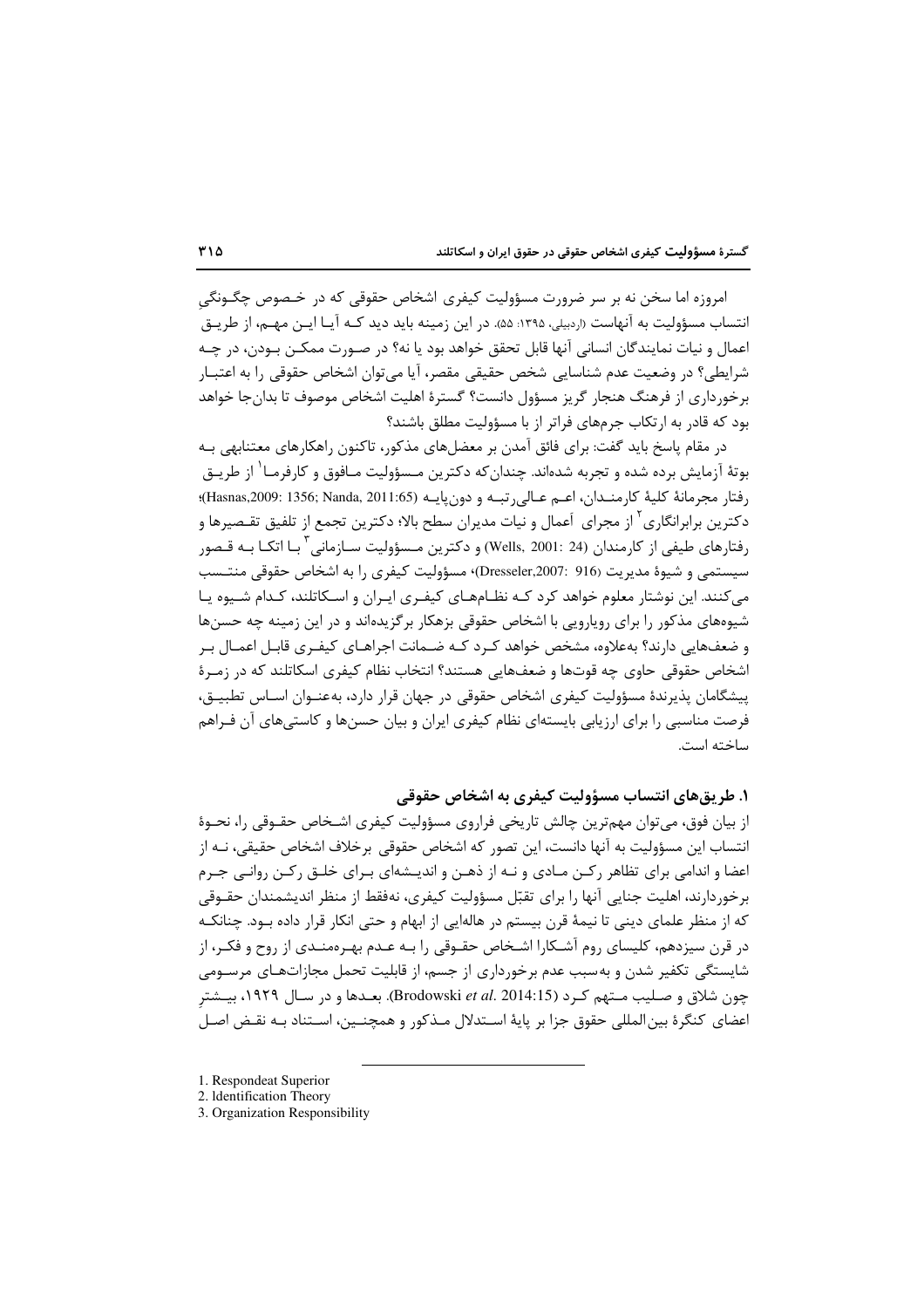<sub>رطال</sub>ۍ <sub>ستحقی</sub>ق *گڼؤکه و جرم ش<sup>ب</sup>ې*ر -<br>۷- دوره ۴۸، شماره ۲، بابیز و زمستان ۱۳۹۷

شخصی بودن مجازات، با نظریهٔ مسؤولیت کیفری اشخاص حقوقی مخالفت و تحقــق آن را نــاممکن دانستند (پرادل، ۱۳۹۱: ۱۵۲)؛ اما پررنگ شدن نقش اشـخاص حقـوقی در خلـق حادثـههـای زیانبـار و اختلال در نظم عمومی موجب شد تا نظام کیفری انگلستان برای بار نخست، مسؤولیت کیفری آنهـا را هرچند بهصورت محدود و در قبال ارتکاب جرائم انضباطی — بینیاز از رکن روانـی`- و مبتنـیبـر ترک فعل مـورد پـذیرش قـرار دهـد. بـدینِسـان، در برهـهٔ زمـانی|ی کـه اشـخاص حقـوقی هنـوز موجودهايي انتزاعي پنداشته مي شدند، بنا به ضرورت، مسؤول برخي جرمها از جمله آلودگي محيط زیست، اخلال در عبور و مرور، قصور در ارائهٔ گزارش بـه مقـامهـای ذی٫بـط و عـدم اجـرای حکـم دادگاه<sup>۲</sup> قلمداد و در معرض مجازاتی چون جریمه قرار گرفتند (Wells, 2001: 85).

در ادامه، برای جلوگیری از رهایی اشخاص حقوقی از مسؤولیت در برابر جرائم نیازمند فعل کـه از حیث فراوانی، بیش از جرمهای مبتنی ترک فعل بودند، نظریهٔ مسؤولیت نیابتی<sup>۳</sup> مطرح و با اقبال مواجه شد. براساس این نظریه، اشخاص حقوقی، رکن مادی جرم مادی را با عاریـه گـرفتن از رفتـار اعضای انسانی خود محقق می کنند و بهصورت غیرمستقیم مسؤولیت می یابند. ایـن راهکـار کـه در نظام كيفـري انگلـستان (Pieth & Ivory, 2011: 23) ارائـه و در قـانون ١٩٨٧ اسـكاتلند دنبـال شـد، مسؤوليت كيفري اشخاص حقوقي را بهسبب متكي ساختن بر فعل هـا و تـر ک فعـل هـاي مجرمانـهٔ خدمه بهطرز معقولی وسعت بخشید. پس محکومیت این اشخاص بـهسـبب کوتـاهی در نظـارت بـر اعمال خطاكارانهٔ اعضا، همان اندازه موجه مىنمايد كه ترغيب آنها به نقض ضابطهها و استانداردهاى قانوني (Strak,2011: 125). پيشتر نيز مادهٔ ۳۷ قانون سلامتي و امنيت در حين كـار مـصوب ۱۹۷۴ <sup>۲</sup> اشخاص حقوقی را مسؤول تخلفاتی دانسته بود که توسط شخص مدیر یا مدیران یا متعاقب رضایت صریح یا ضمنی آنها و توسط کارمندان صورت می¢رفت. مصوبههای بعدی|ی چون قانون سلامتی و بهداشت حیوان مصوب ۲۰۰۶° و قانون سلامت عمومی مصوب ۲۰۰۷ ٔ نیز دنبال *ک*نندهٔ همین رویـه بودند (Gane et al. 2009:18. در مقام پاسخ به این پرسش که آیا با توسل بـه ایـن نظریـه مـی تـوان جرائم نیازمند رکن روانی را نیز به اشخاص حقوقی منتسب کرد یا نه بایـد گفـت فرضـی و تـصنعی توصيف كردن چنين موجودهـايي مـانعي مهـم بـراي عاريـه گـرفتن ركـن روانـي جـرم و انتـساب مسؤولیت کیفری به آنها بر مبنای چنین سازوکاری بهشـمار مـیرفـت. بـر ایـن اسـاس، مـیتـوان مسؤولیت کیفری اشخاص حقوقی را در این چارچوب، از یـک سـو موسـع و از دیگـر سـو، مـضیق توصيف کرد (Child, 2005: 25).

این رویکرد که زمینهٔ گریز اشخاص حقوقی از مسؤولیت کیفری را بهرغم ارتکـاب جـرائم واجـد

٣١۶

<sup>1.</sup> Strict Liability

۲. مثل محکومیت شرکت راهآهن بیرمنگهام مبنی بر ارتکاب جرم از طریق عدم اجرای حکم دادگاه دائر بر امحای پلـی کـه بـر روی جاده ساخته بود (Leigh, 1977: 245).

<sup>3.</sup> Vicarious Liability

<sup>4.</sup> Health and Safety at Work etc. Act 1974

<sup>5.</sup> Animal Health and Welfare (Scotland) Act 2006.

<sup>6.</sup> Public Health etc (Scotland) Act 2007.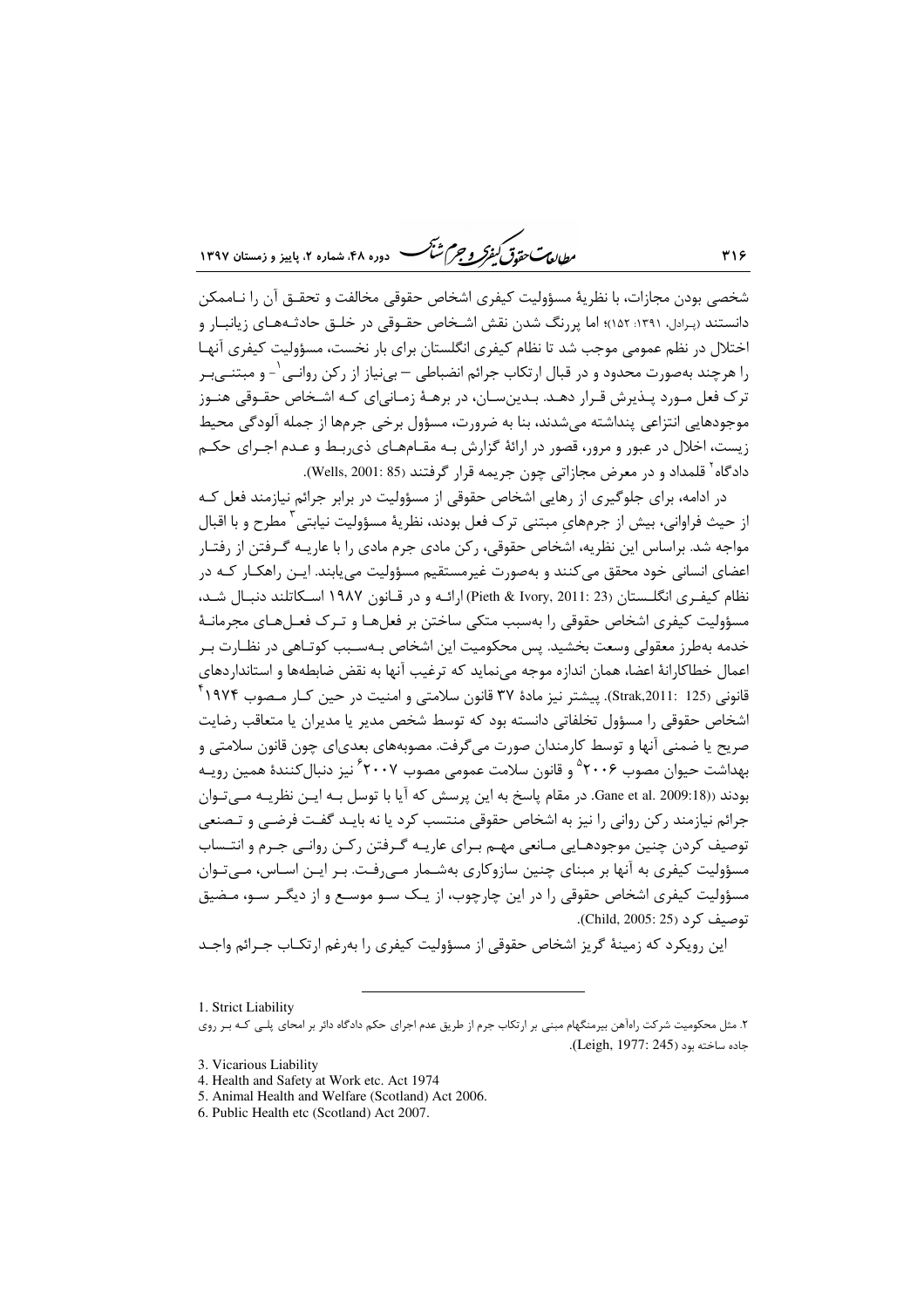ركن رواني مثل جعل، كلاهبرداري، تقلب مالياتي، سرقت، خيانت در امانـت، سوءاسـتفاده از ضـعف نفس اشخاص، قتل، رقابت مكارانهٔ تجارى، ورشكستگى به تقلب در پوشـش مـسؤوليت نماينــدگان انساني خود، فراهم ســاخت، منــشأ دو نظريــهٔ ديگــر تحــت عنــوان مــسؤوليت مــافوق و كارفرمــا<sup>\</sup> و برابرانگاری (شخصیت ثانوی) <sup>۲</sup> برای غلبه بر این معضل شد. بر پایهٔ نظریهٔ نخست- که شکل موسـع مسؤولیت نیابتی و برخاسته از نظام کیفـری آمریکاسـت- اشـخاص حقـوقی از طریـق رفتـار کلیـهٔ کارمندان درجه بالا و پایین خود، قادر به ارتکاب عموم جرمهای نیازمند و بی نیاز از رکن روانی|نـد؛ مشروط بر آنكه در حيطهٔ وظيفهٔ استخدامي و به غرض منتفع ساختن اشخاص حقوقي بـوده باشــد (Sahlool, 2013: 90-99). با اين همه بهزعم برخي (Nanda, 2011: 66)، اين نظريه، بـه ايـن دليـل كـه تخطی صورت گرفته از سوی کارمند، صرفنظر موافقت یا مخالف با خواست اشخاص حقوقی، آنها را پاسخگو می کند، محل انتقاد است. نظـام کیفـری ایـران در بنـد «ج» مـادهٔ ۷۴۷ قـانون مجـازات اسلامي-تعزيرات- (بند «ج» مادهٔ ١٩ قانون جرائم رايانهاي) <sup>٢</sup> با تأسي از اساس اين نظريه، اشـخاص حقوقی را که از طریق یکی از کارمندان خود مرتکب جرم رایانـهای شـوند، مـسؤول کیفـری اعـلام کرده است. با این تفاوت که با اتخاذ رویکردی منصفانه، اثبات نظارت مدیر بر رفتار عـضو خـاطی را موجب انتفاى مسؤوليت اشخاص حقوقى دانسته است.

اما نظريهٔ دوم و منبعث از رويهٔ قضايي انگلستان (Harding, 2007: 111) که از سوی نظام کيفـري اسکاتلند مورد اقبال قرار گرفته است (Strak,2011: 117)، انتساب مسؤولیت کیفری ناشــی از جـرائم نيازمند ركن رواني به اشخاص حقوقي را نه بهصورت غيرمستقيم، بلكه بهصورت مستقيم و از طريق اَعمال و نیات مدیران عالی ِ تبه که به مغز متفکر آنهـا موسـوم|نـد، ممکـن مـیدانـد. ایـن دیـدگاه، کارمندان عالی-مدیریتی را نه نمایندگان، بلکه خـود اشـخاص حقـوقی و مظهـر قـصد و ارادهٔ آنهـا می پندارد. ازاین رو، هیچیک از کارمندان دون پایه و حتی مـدیران میـانی، تجـسم اشـخاص حقـوقی نیستند. بر پایهٔ این دیدگاه، در پروندهٔ شرکت ریدرز دایجست<sup>۴</sup> که اتهامش عبارت بود از قـرار دادن اطلاعات ناصحیح در سیستم رایانه بهمنظور دریافت وجه، عنوان شد که فقط اگر دادستان بتوانـد از عهدهٔ اثبات این مهم که چنین اقدامی- شروع به کلاهبرداری –مأخوذ از رفتار کارمند ارشـد اسـت، برآید، شرکت از حیث کیفری مسؤول خواهد بود. سرانجام، دادگاه بـا بیـان ایـن نکتـه کـه در ایـن واقعه، قصور، متوجه کارمند دون یایه و نه بلندیایه بوده است، به تبرئهٔ شرکت رأی داد ( Strak,2011: ) 117). پروندهٔ دیگری که می توان از آن بهعنوان یک مبنــا بـرای نظــام کیفـری اســکاتلند و بــهویــژه

<sup>1.</sup> Superior Respondeat

<sup>2.</sup> Alter Ego / Identification

۳. برابر این ماده: «در موارد زیر، چنانچه جرائم رایانهای بهنام و در راستای منافع آن ارتکاب یابد، شخص حقوقی دارای مسؤولیت کیفری خواهد بود: الف) هر گاه مدیر شخص حقوقی مرتکب جرم رایانهای شود؛ ب) هر گاه مدیر شخص حقوقی، دستور ارتکاب جرم رایانهای را صادر کند و جرم بهوقوع بپیونده؛ ج) هر گاه یکی از کارمندان شخص حقوقی با اطلاع مدیر یا در اثر عدم نظارت وی مرتکب جرم رایانهای شود؛ د) هر گاه تمام یا قسمتی از فعالیت شخص حقوقی به ارتکاب جرم رایانهای اختصاص یافته باشد».

<sup>4.</sup> Readers Digest Association Limited V. Price 1973 JC 42 at 48 (Lord Justice- Clerk Wheatley)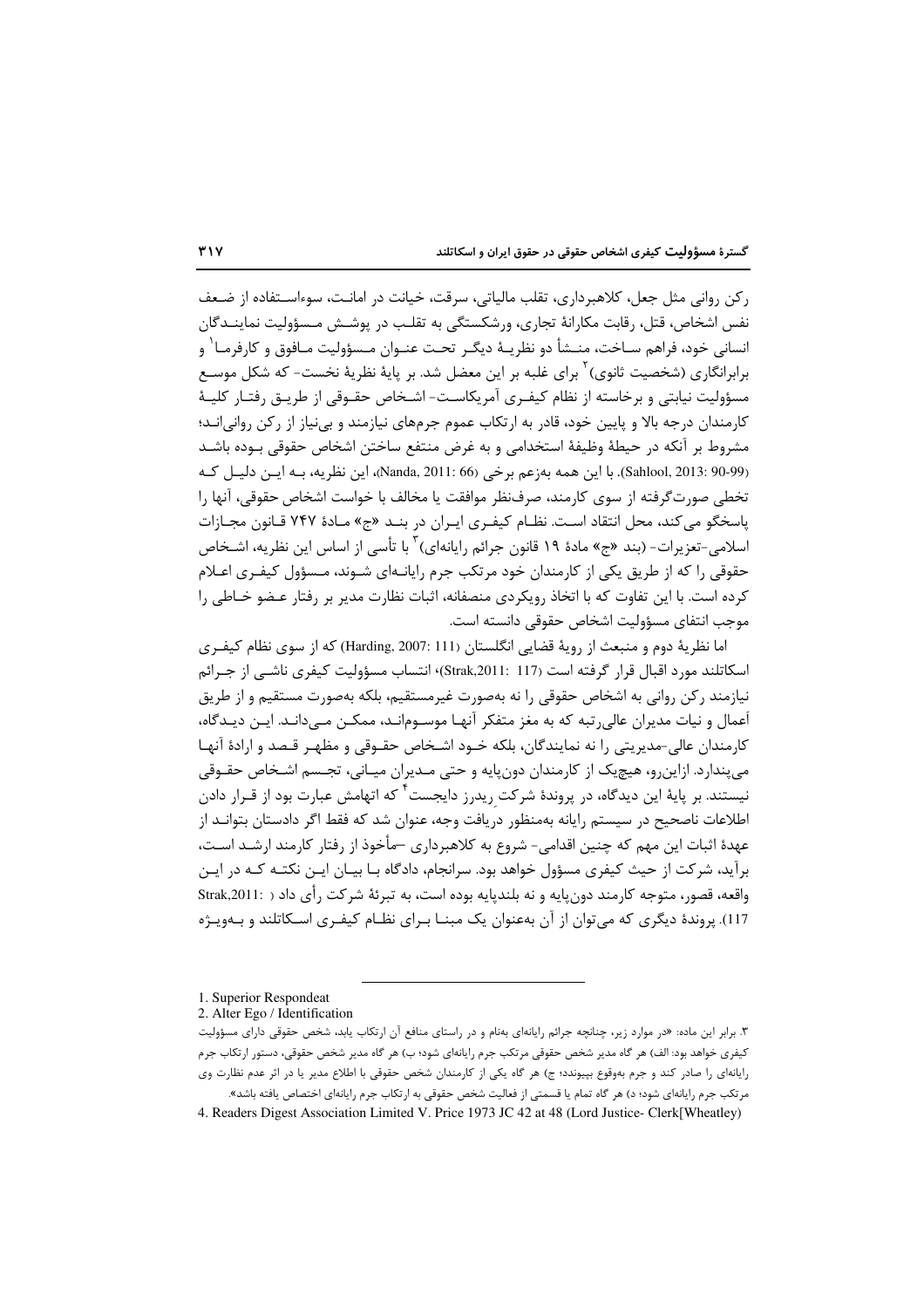بط<sub>الع</sub>ت حق<sub>دق</sub>ی کیفرکر و جرم ش<sup>ہ</sup>ر -<br>7 - دوره ۴۸، شماره ۲، بابیز و زمستان ۱۳۹۷

دادگاههای آن در پذیرش نظریهٔ مورد بحث نام برد، مربوط به شرکت تسکو د, سال ۱۹۷۳ ٰ است. ۲ مدیر یکی از شعبههای این شخص حقوقی که دستاندرکار تولید و عرضهٔ مواد غـذایی بـود، قـانون توصیفهای تجاری ۱٫<sup>۲</sup>۱۹۶۸ نقض کرد و موجب اغفال مشتری شد. هرچند، دادگاه بـدوی بـا ایـن باور که تخلف صورتگرفته منبعث از رفتار فردی در جایگاه مدیریت بـوده، بـه محکومیـت شـرکت رأي داد، مجلس اعيان با ايــن اســتدلال كــه موقعيــت چنــين فــردي، فاقــد برجــستگي لازم بــراي بدلنمودنش بهعنوان قوهٔ عاقله و نماد ارادهٔ شرکت است، رویکرد مخالف را برگزید ( .Pinto & Evans 2003:412). با همین نگاه، قاضی اعظم (رُس) <sup>۴</sup> در پروندهٔ شرکت پورسل میــتس <sup>۵</sup> اظهـار داشــت کــه انتساب مسؤولیت به شخص حقوقی مزبور از حیث کلاهبرداری، آنگاه موجه می نمایـد کـه دادسـتان عالی رتبه بودن سمت مرتکب انسانی و قصد مجرمانهٔ او را بیشک و شبهه به اثبـات رسـاند. ایــن در حالي است كه در پروندهٔ دیگری- قضیهٔ برادران مک *ک*ی علیه گیب <sup>۶</sup>- دادگاه قصور مدیر مـسؤول در کنترل بادهای لاستیک اتومبیل را قصور شرکت تلقی کرد و به مسؤولیت آن در ایجاد حادثـه نظـر داد (Ross, 1999: 54).

در کل، نمی تـوان ارزیـابی قـضات بلندیایـهٔ دادگــاههـای اسـکاتلند را در مـورد کــارایی نظریـهٔ برابرانگاری در حل معمای انتساب مسؤولیت کیفری به اشخاص حقوقی، متوازن و یکـسان توصـیف کرد. چه، درحالی که برخی مانند کامرون<sup>۷</sup> و اسکات<sup>۸</sup> با مثبت تلقی کردن این رویکرد و پدیدآورنـدهٔ آن- پروندهٔ تسکو، آن را تنها گزینهٔ رهگشا برای مقصر شناختن اشـخاص حقـوقی در ازای ارتکـاب جرائم استوار پر پایهٔ تقصیر و تفکر سوء مے دانند، دیگرانی چون مکس ول` چنین سازوکاری را تنهـا برای انتساب تقصیر به اشخاص حقوقی کوچک و متمرکز و نه اشخاص حقوقی بزرگ کـه براسـاس تمرکززدایی اداره و در عمل مسؤولیت را بین مدیران بخشهای مختلف توزیع کـردهانـد، مفیـد بـه فايده مي داند. آنها برخلاف ديگران، راهبرد پروندهٔ تسکو را نارسا و مايهٔ تجرّي اشـخاص حقـوقي بـه ارتکاب جرم از طریق مدیران شعبهها و موجب بی دفاعی جامعه در تعقیب کیفـری آنهـا مـی داننــد. ترجیح بر این است که بهجای اصرار بر جایگاه و مرتبهٔ رسمی شخص حقیقی مرتکب، بـر نقـش و تأثیرگذاری او در فعالیتهای روزمره، هرچند درکسوت یک مدیر درجـه دو یـا حتـی یـک کارمنـد واجد اختيار و كارا تمركز و تقصيرش را تقصير شخص حقوقي دانـست (Ferguson, 2006: 176). ايـن تفکیک اما بەرغم واقع بینانەتر بودن، پذیرش نهایی نظام کیفری اسکاتلند را کسب نکرده است. ملاحظهٔ بند «الف» مادهٔ ۷۴۷ قانون مجازات اسلامی (مادهٔ ۱۹ قانون جرائم رایانهای) ایـران کـه

1. Tesco

- 5. Pursell Meats 6. Mackay Brothers v. Gibb
- 7. Cameron

8. Scott

9. Maxwell

۲. هرچند این قضیه مربوط به دادگاههای انگلستان است، از آنجا که نظام کیفری این کشور، از جهات گوناگونی از جملـه توسـل بـه نظريهٔ برابرانگاري به الگوي براي نظام كيفري اسكاتلند تبديل شده، مورد اهتمام رويهٔ قضايي اين كشور واقع شده است.

<sup>3.</sup> Trade Descriptions Act 1968

<sup>4.</sup> Ross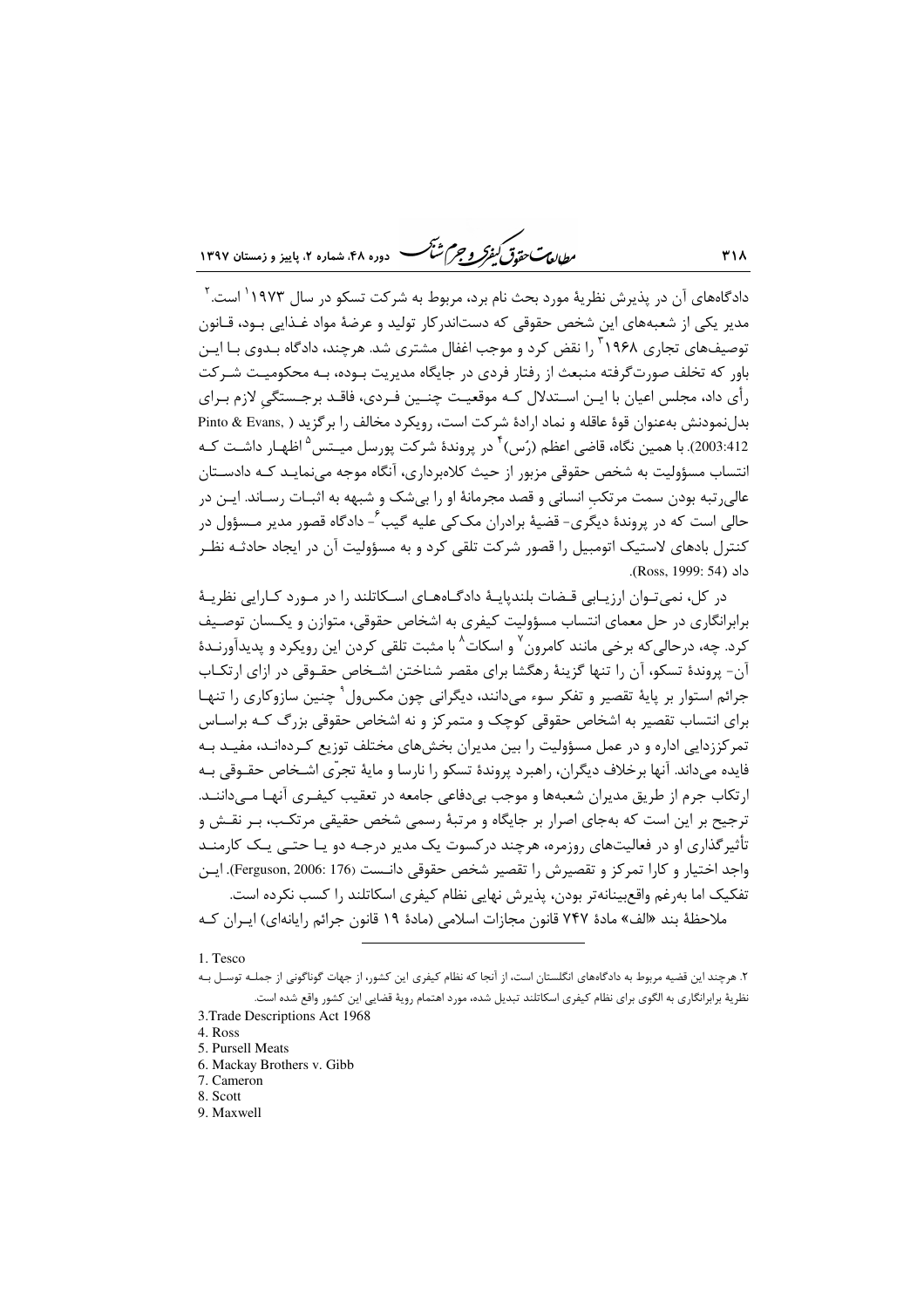اشعار میدارد: «هر گاه مدیر شخص حقوقی مرتکب جـرم رایانـهای شـود» و بنـد «ب» کـه مقـرر میدارد: «هر گاه مدیر شخص حقوقی دستور ارتکاب جرم رایانهای را صـادر کنـد و جـرم بـهوقـوع پیوند»، نشان می۵هد که قانونگذار ضمن تبعیت از چارچوب نظریهٔ برابرانگاری، با عدم تفکیک بـین موقعیت مدیران بالادستی و میانی، جهت سیطره بر فعالیتهای اشخاص حقوقی بـه الگــوی موســع آن نزدیک شده است. اگرچه ممکن است استدلال شود که اطلاق واژهٔ مدیر ظهور در بالاترین مقـام داشته و بدین اعتبار، نظریهٔ مورد پذیرش، همان شخصیت ثانوی است. اما از نحوهٔ نگارش مادهٔ ایـن قانون که عنوان میدارد: «...شخص حقوقی در صورتی دارای مسؤولیت کیفـری اسـت کـه نماینــدهٔ قانونی شخص بهنام یا در راستای منافع شخص حقوقی مرتکب جرمی شود…»، بهدلیل وجـود ابهـام در مفهوم و مصداق نمایندگی، قضاوت در مورد مدل مسؤولیت کیفری ِ مطمح نظـر، چنــدان آســان نیست. چنانچه منظور، هر شخصی حقیقی|ی باشد که به موجب قانون یا اساسنامه یا مصوبهٔ مجمع عمومي و فارغ از جايگاه سازماني، از اختيارات لازم براي تصميمگيري يا اقدام به نام شخص حقوقي برخوردار باشد، مدل این مسؤولیت، نیابتی و غیرمـستقیم اسـت. بـرعکس، اگـر منظـور از نماینـدهٔ قانونی، اشخاصی چون مدیر عامل، مدیر تصفیه و بهطور کلی، مغز متفکر و هـادی شـخص حقـوقی باشد، مسؤولیت موردنظر، از نوع برابرانگاری (همانندسازی) است. به گمان برخی، برداشت اخیر، بـا توجه به مادهٔ ۱۲۵ قانون اصلاح قسمتی از قانون تجارت مصوب ۱۳۴۷ کـه مقـرر مـیدارد: «مـدیر عامل شر کت در حدود اختیاراتی که توسط هیأت مدیره به او تفویض شده است، نماینــدهٔ شــرکت محسوب مے شود و از طرف شرکت حق امضا دارد»، یا مادۂ ۵۸۹ قانون تجارت که عنـوان مـے دارد: «تصميمات شخص حقوقي بهوسيلة مقاماتي كه به موجب قانون يا اساسنامه صلاحيت تصميم دارند گرفته می شود»، دور از واقع نیست (رفیعزاده، ۱۳۹۲: ۲۶-۲۵). ٰ این تلقی از این حیث بـا محـذور مواجـه است که اثبات شیء نفی ما ادا ننموده و پذیرش نمایندگی مدیر عامل از سوی قانون تجارت، مانعی برای نمایندگی شخص دیگر ایجاد نمی کند. افزون بر این، چون مخاطب لایحه، شرکتهـای تجـاری است، تسری حکمش به دیگر اشخاص حقوقی محتاج دلیل است. در هر شکل، بـا توجـه بـه اینکـه

۱. از حیث نمونهپژوهی در ایران میتوان به اتهام سازمان مدیریت پسماند شهرداری تهران و شرکت حمل,ونقل بین|لمللی خلیجفارس دایر به ایراد صدمهٔ بدنی اشاره کرد. در واقعهای که در سال ۱۳۹۲ رخ داد، بر اثر بی|حتیاطی صورتگرفته و ریزش شیرابهٔ زباله طی حمل توسط کامیون مربوطه و لغزنده شدن سطح خیابان، موتور سیکلت در حال حرکت واژگون و راکـب آن دچــار مــصدومیت و جراحت از ناحیهٔ دست و یا و گردن می شود. مقام قضایی پس از انجام تحقیقات لازم و ارجاع امر به کارشناس عدم نظارت شهرداری تهران بر عملکرد کارکنان خود و نیز تقصیر شرکت حملeنقل خلیجفارس را موجب حدوث این حادثه اعلام می کنــد (رأی شــمارهٔ ۹۳۰۹۹۷۷۲۱۹۱۹۰۰۱۲ مورخ ۱۳۹۳/۲/۱۰ شعبهٔ ۱۰۴۴ دادگاه عمومی تهران). بدیهی است اگر بر نحوهٔ انجام کــار پرســنل و خدمــه کنترل و نظارت دقیق تری از سوی مدیرت صورت میگرفت، چنین نتیجهٔ زیانباری بهوقوع نمی،پیوست. در حادثــهٔ دیگــری کــه در همان سال در منطقهٔ ۱۴ شهرداری تهران رخ داد، راکب موتور سواری را به کام مرگ فرو برد، به این شکل که مأمورانی که اقدام به قطع شاخ و برگ درختان خیابانهای منطقهٔ مزبور کرده بودند، از جمعآوری کامل آن از سطح یکی از خیابانها غفلت کرده بودنــد، و این امر موجب لیز خوردن موتورسوار و برخورد او از ناحیهٔ سر به جدول کنار خیابان و مرگ او شد. از آنجا که شهرداری تهران انجام این پروژه را به شرکت پیمانکار مستقلی بهنام شرکت گل۱های ایران سپرده بود، دادگاه، شرکت مزبور را بهجهت عدم نظــارت مدیریت مربوطه بر عملکرد کارکنانش مسؤول شناخت (رأی شمارهٔ ۹۳۰۹۹۷۰۲۲۰۵۰۰۱۷ مورخ ۱۳۹۳/۲/۱۰ شــعبهٔ ۱۰۴۶ دادگــاه عمومي تهران).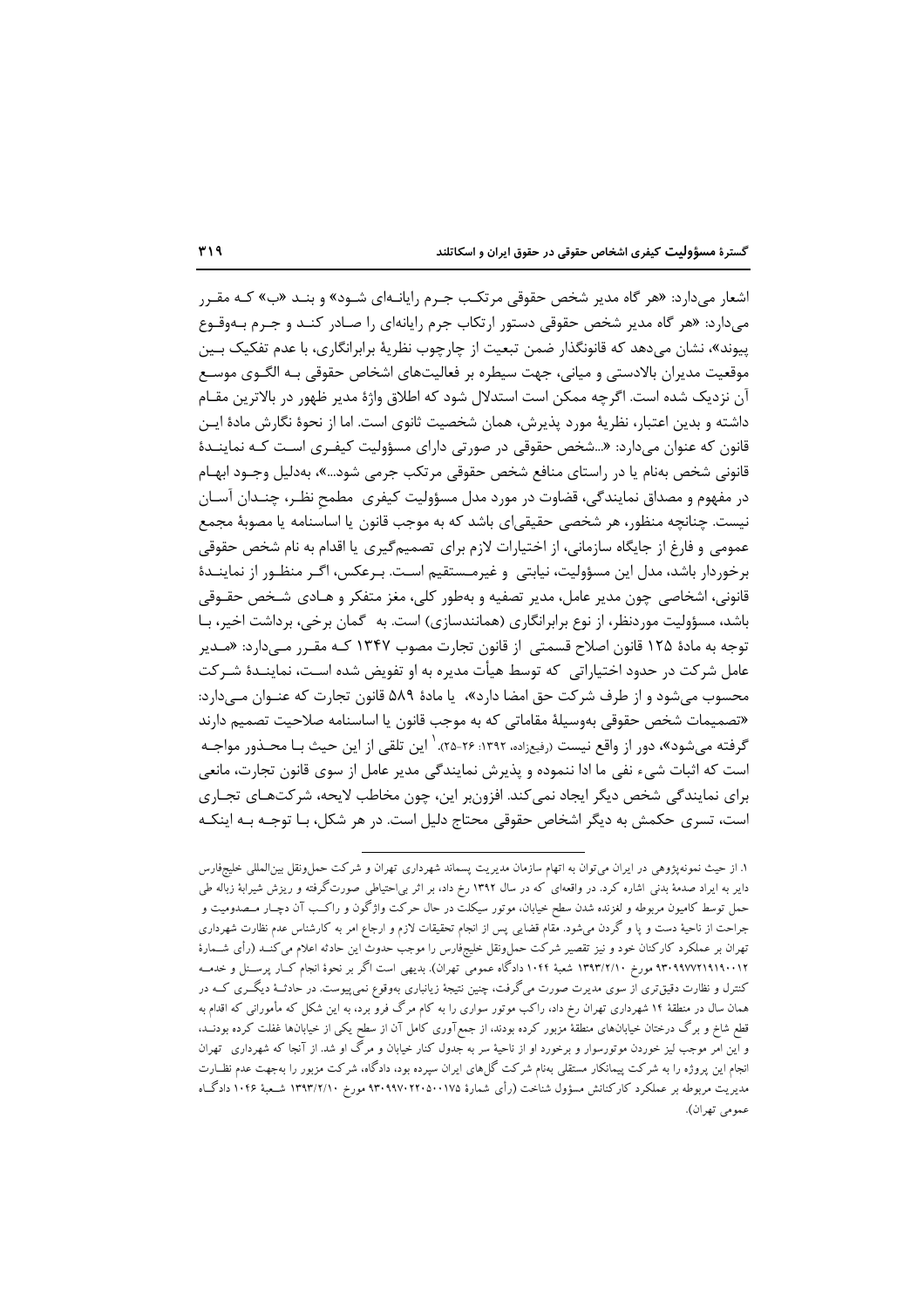ر .<br>روان**ه بهت متمدّق** *کفوکر و جرم شنگ* **دوره ۴۸، ش**ماره ۲، پاییز و زمستان ۱۳۹۷

قانونگذار در مادهٔ مذکور، در مقام تحمیل مسؤولیت کیفـری بـه اشـخاص حقـوقی در قبـال عمـوم جرمها قرار دارد، ضروری است ضمن رفع ابهام از مفهوم نمایندگی، عدم نظارت مدیر که به ارتکـاب جرم توسط کارمند تحت امر منجر میشود و نیز تقصیر بازرس را که اهمیتی کمتر از تقـصیر مـدیر ندارد، از دیگر موجبات مسؤولیت کیفری شخص حقوقی قرار دهد.

خالی از اهمیت نیست که ولو بهاختصار به مدلی دیگر از مـسؤولیت کیفـری اشـخاص حقـوقی تحت عنوان مسؤولیت سازمانی <sup>۱</sup> کـه بـه٫غـم اهمیـت، جایگـاهی در هـر دو نظـام کیفـری ایـران و اسكاتلند نيافته، اشاره شود. مدل هاي پيش گفته، جملگي، متصف به صفت اشتقاقي|ند <sup>؟</sup>؛ بـدين معنــا که از رهگذر احراز تقصیر شخص حقیقی مرتکب و انتقال آن به اشخاص حقوقی قائل به مـسؤولیت کیفری آنها هستند. این در حالی است ساختار اشـخاص حقـوقی بـزرگ و غیرمتمرکـز بـهگونـهای پیچیده و درهم تنیده است که رکن تقصیر، بـیش از شـخص یـا اشـخاص خـاص، مخلـوق فرهنـگ سازماني حاكم بر آنهاست. پس، جرم در چنين وضعيتي، مي تواند در پر تو سياست صريح يا ضـمني، شیوهٔ مدیریت و بهطور کلی خطمشی اشخاص حقوقی و نه لزوماً ارادهٔ یک نماینــدهٔ انــسانی منـصهٔ رسد. در واقع، کارایی این مدل که پیشتر، مورد اقبال حقـوق کیفـری کـشورهایی چـون انگلـستان Corporate Manslaughter & Corporate Homicide Act, 2007) و استراليا ( Corporate Manslaughter ) 2007 .e Corporate Homicide Act) قرار گرفته است، آنگاه پديدار ميشود كه ديگر مدلها از عهـدهٔ انتساب مسؤولیت به اشخاص حقوقی در وضعیتهای خاص برنیایند.<sup>۳</sup> در پاسخ به ایــز<sub>،</sub> پرســش کــه احراز رویکرد خطاکارانهٔ اشخاص حقوقی چگونه ممکن خواهد بـود، بایـد گفـت مداقـه در مـشروح مذاکرههای مجمعهای عمومی، اساسنامهها، شرکتنامهها، مرامنامهها یـا شـیوهٔ عملـی بـه خـدمت گرفته شده - هرچند برخلاف مصوبهها و تصمیمها- میتواند راهکار مـؤثری در نیـل بـه ایـن مهـم باشد (101-99 wells, 2011: با اين همه، بعيد نيست آنجا كه قانونگذار در مـادهٔ ٢٢ قـانون مجـازات اسلامی به بنای مجرمانه بودن فعالیت شخص حقوقی از ابتدا، یا انحراف از فعالیت مشروع نخـستین و تخصیص آن به اَعمال مجرمانه در ادامهٔ کار و نیز در بند «د» مادهٔ ۱۹ قانون جـرائم رایانــهای بــه منحصر شدن تمام یا قسمتی از فعالیت شخص حقوقی به ارتکاب جرم رایانهای اشـاره کـرده اسـت، نوعی مسؤولیت سازمانی را استنباط کرد. اما اینکه چنین رویکردی، آگاهانه و حسابشده اختیـار و بدان وجاهت داده شده باشد، محل تأمل است؛ چه، برخلاف نظامهای پیش گفته، هیچ ســازوکاری را برای احراز سیاست و فرهنگ جرمزای شخص حقوقی، فراروی دادگاه قرار نـداده اسـت. مـادهٔ ۱۴۳

 $rr.$ 

<sup>1.</sup> Organizational Responsibility

<sup>2.</sup> Derivative Responsibility

۳. مؤلفهٔ فرهنگ و رابطهٔ آن با فعالیت اشخاص حقوقی، نهتنها محققان علوم جنایی حقوقی، کـه اندیــشمندان علـوم جنــایی تجربــی تحلیلی را نیز به تأمل واداشته است. از منظر جرمشناسان امروزی، دیگر نمیتوان برخلاف گذشته جـرائم اشـخاص حقـوقی بـهويـژه جرائم شرکتی را موضوعی حاشیهای تلقی و از نقش فرهنگ سازمانی آنها در افزایش نرخ جرم گذر کرد. در نتیجه، پاسخ بـه چرایـی جرائم بسیاری از اشخاص حقوقی را باید گاه در ساختار و سازمان آنها جستوجو کرد. بر این اساس، پیشگیری از جرم و نیز تکرار آن که غایت جرمشناسی است، در مورد اشخاص حقوقی از طریق اصلاح فرهنگ جرمزای آنها محقق میشود. برای مطالعهٔ بیـشتر، ر.ک: محسنی، ۱۳۹۰: ۱۳۹-۱۳۸.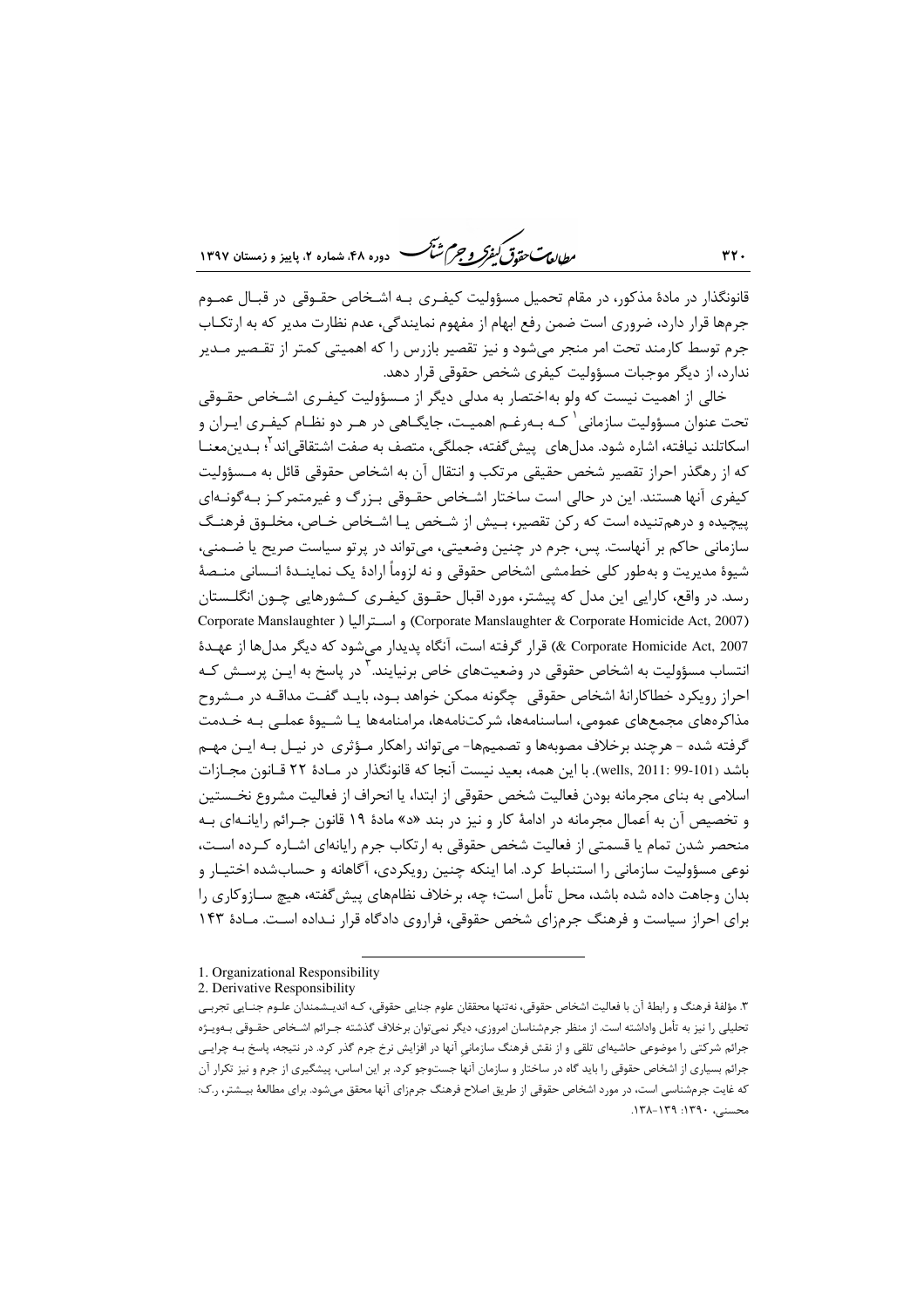.<br>قانون مجازات اسلامی نیز که در مقام بیان قاعدهٔ انتساب قرار دارد، در این زمینه فروگشا نبوده و از این حیث محتاج بازنگری است، زیرا با قادر دانستن شخص حقوقی به ارتکاب جرم از طریق نمایندهٔ قانونی، با مسؤولیت اشتقاقی همگرا شده است. واپسین مطلب اینکه، مسؤولیت اخیر، نـه بـهمنظـور جایگزینی و امحای مسؤولیتهای متقدم که از باب گزینـهای مکمـل و بـرای محکومیـت اشـخاص حقوقی مقصر، آنجا که توسل به دیگر سازوکارهای انتساب ممکن نباشد، پیشنهاد شده است.

# ۲. جرمهای قابل ارتکاب از سوی اشخاص حقوقی

علاوهبر مكانيزمهاي انتساب مسؤوليت به اشخاص حقوقي، تأمل بر طيف جرمهـاي قابـل ارتكــاب از سوی آنها هم در خور اهمیت است. نظام کیفری امـروزی اسـکاتلند، اشـخاص حقـوقی را بـهدلیـل برخورداری از ارادهٔ جمعی، توانمند بر ارتکاب هر یـک از جـرمهـای غیرعمـدی و عمـدی، بـر پایـهٔ بی|حتیاطی یا بی مبالاتی و بهطور کلی خطای کارمندان عالی-مدیریتی و نیز بهواسطهٔ قـصد و ارادهٔ آنها حسب مورد میٖداند. بر این مبنــا، دادگــاه در قـضیهٔ پورســل میتــز <sup>۱</sup> تـصمیم مـدیران در محـو برچسبھای تاریخدار روی ِ لاشهٔ گاوهـا بـا جـایگزینی برچـسبھـای زنهاردهنـدهٔ انقـضای تولیـد ٔ بهمنظور نپرداختن مالیات را تلاش برای کلاهبرداری (شروع به جرم) تلقی کرد و به حساب شرکت گذارد 676:676.Purcell Meats (Scotland) Ltd. V. Mclord 1986; SGGR 672 at [Ross] & Gordon, 1986:676 Lord Justice- Clerk) (150 با این همه، دیدگاهها در مورد اینکه آیا اشخاص حقوقی قادر بـه ارتکــاب قتل عمد هم هستند يا نه، با توجه به عدم اتخاذ موضع صريح از سوى قانونگذار يكـي نيــست. لــرد كامرون ٰ بەرغم اعتقاد بە صلاحیت اشخاص حقوقی در شكل۵هی سوءنیت ایـن جـرم (قـصد سـلب حیات) و در نتیجه انتساب آن به خود، بهدلیل برخورداری از ارادهٔ مستقل، وجـود ضـمانت اجرایـی بهنام حبس را مانع تعقيب و محاكمه و محكوميت آنها مىداند. در مقابل، برخي چون لـرد اســتات ّ به ناتوانی اشخاص حقوقی در ارتکاب جرم مورد اشاره بهسبب نداشـتن ذهنـی شـرور بـرای تحقـق سوءنیت باور دارند و در نتیجه، آن را به عدم امکان ذاتی و نه قانونی نسبت میدهند.

در مجموع می توان موضع رویهٔ قضایی اسکاتلند در خصوص جنایـتهـا را، بـیش از قتـل عمـد متمایل به انتساب قتل غیرعمد به اشخاص حقوقی دانست. قتلی کـه ریـشه در تقـصیر نماینـدهٔ در

#### 1. Purcell Meats

۲. سخن بر سر گسترش دامنهٔ مسؤولیت کیفری اشخاص حقوقی از مسؤولیت کیفری مطلق بهجهت ارتکاب جرمهای مادی|ی چون معاملهٔ لاشههای تاریخگذشتهٔ حیوانهای ذبحشده به مسؤولیت کیفری ناشی از ارتکاب جرمهای نیازمند رکن روانیای چون فرار یا تقلب مالیاتی از هر طریقی در نیمهٔ دوم قرن بیستم بود. گفتنی است، معاملهٔ لاشههای تاریخ گذشته، بهمنظور خوراک انسانی ممنوع، اما برای دیگر مصارف آزمایشگاه یا کشاورزی و با این شرط که دارای برچسب راهنما و نشاندهندهٔ انقضای تاریخ باشد، منعی نداشت. در این صورت، به دادوستد آن نیز مالیاتی تعلق نمی5رفت. با این حال، بودند اشخاص حقوقی|ی مثل مورد مزبور كه برای فرار مالیاتی، به تهیهٔ لاشههای تاریخدار اقدام و پس از تعویض برچسب پیشین، به الصاق برچسب دروغی جدید مبنی,بر منقضی شدن تاریخ، بر روی آن مبادرت میکردند. اقدامی که در صورت منتج به نتیجه شدن، کلاهبرداری تام، و در غیر این صورت، شروع به آن بود.

<sup>3.</sup> Lord Cameron

<sup>4.</sup> Lord Stott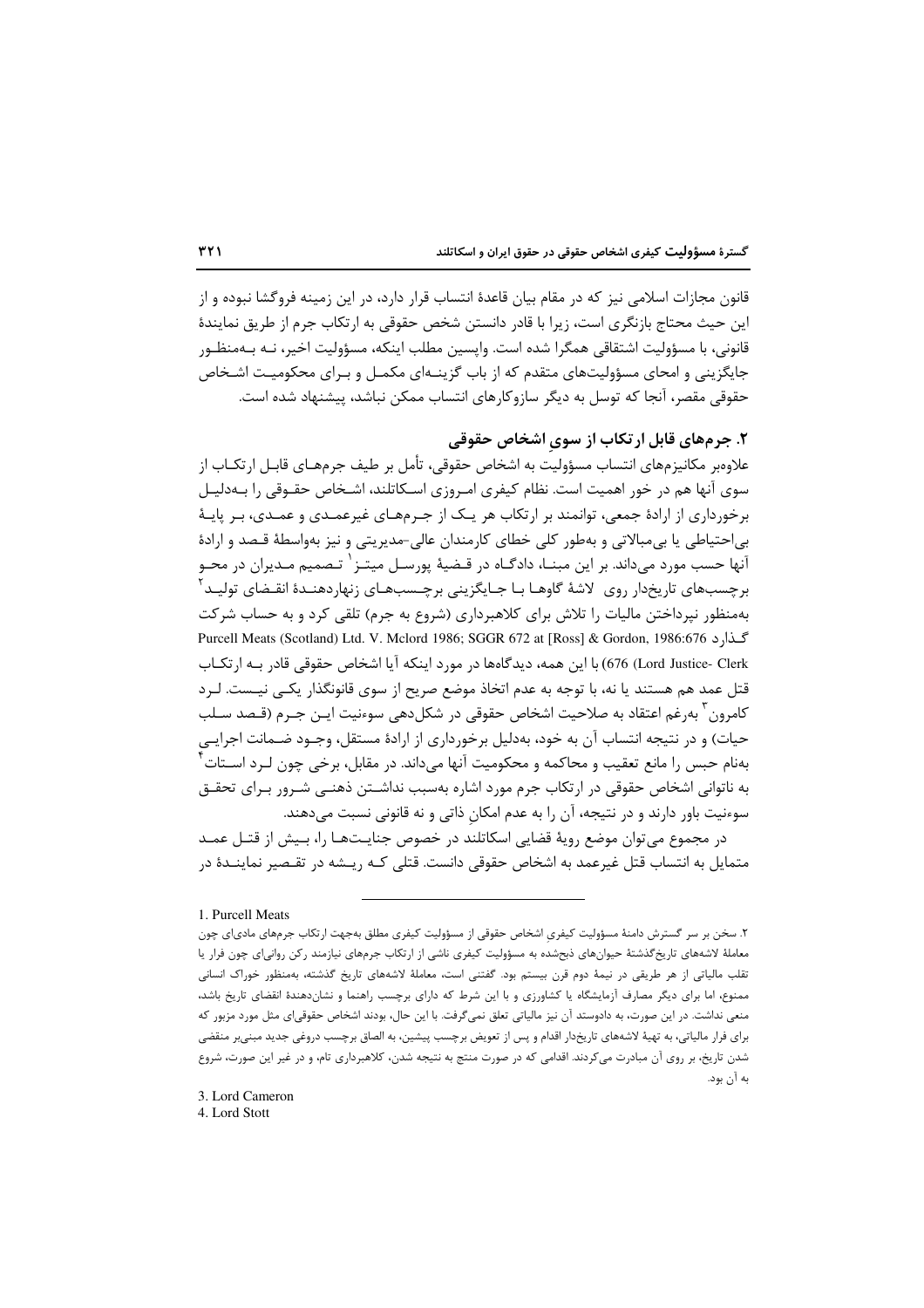ر<br>را داد<del>م گرمندگی گرفتگر و جرم شنگ ه</del> دوده ۴۸، شعاره ۲، پاییز و زمستان ۱۳۹۷

رأس قرارگرفتهٔ آنها – ذهـن هـدایتگر- دارد و نمونـهٔ آن را مـیتـوان در پرونـدهٔ شـرکت ترانـسکو <sup>۱</sup> مشاهده کرد. قضیه از این قرار بود که بر اثر انفجار از منبع گازی که شرکت عهدهدار تعمیر آن بود، چهار نفر از سکنهٔ یک خانهٔ ویلایی کشته شدند. دادگاه پس از بررسـی، مجموعـهای از اشـتباههـای منجر به ایجاد وضعیت خطرناک و سرانجام مرگ این تعداد را به شرکت مذکور نسبت داد و مسؤول شناخت. با وجود این، در مرحلهٔ تجدیدنظر، دادگاه با محور قرار دادن نظریـهٔ برابرانگــاری و بــا ایــن استدلال که نقش و تقصیر کارمندی عالی٫رتبه در وقوع این حادثه محرز نیست، شـرکت ٫ا از اتهـام قتل تبرئه و تنها از حیث عدم رعایت ضابطههای فنی که دربرگیرنــدهٔ جـرم قــانونی ٔ و نــه اخلاقــی است، بـه يـانزده ميليـون يونـد محكـوم كـرد Transco v.HM Advocate 2004 JC 29(Lord (Osborne)(ebphasisadeed and Chalmers, 2004: 263

همچون قتل عمد، دیدگاهها در مورد قابلیت اشخاص حقوقی در ارتکاب جرم تجاوز جنسی نیـز همسو نيست، برخي (73 :Mays, 2000) با اين استدلال كه , وابط جنسي، ويژهٔ اشخاص حقيقے , است و نه اعتباري، تحقق جرمي را از طرف آنها در اين زمينه غيرمتصور مي<انند. به گمان برخــي ديگــر (Anwar & Deeprose, 2010: 127)) اگرچه تحقق گونههایی از جرائم غیرجنسی مثـل شـهادت دروغ ً یا تعدد زوجها <sup>۴</sup> و نیز جرائم جنسی، از جمله برهنگی در انظار <sup>۵</sup> ارتبـاط جنــسی بـا محـارم ٔ توسـط اشخاص حقوقي ناممكن مىنمايد، اما تجاوز به عنف و نقـض قـانون جـرائم جنـسى مـصوب ٢٠٠٩ اسکاتلند ؒ، می تواند بهواسطهٔ سیاست و رویهٔ آنها روی دهد. در کل، جای این پرسش باقی است کـه وقتی اشخاص حقوقی قادرند، در پر تو شیوهٔ مدیریت و نحوهٔ سازماندهی ناصواب خود مجــوز صـریح یا ضمنی تحقق این چنین جرمی را صادر کنند، چرا نباید به همین اعتبار مسؤول شناخته و محکوم شوند؟

در نظام کیفری ایران قانونگذار با استعمال واژهٔ «جرم» در مادهٔ ۱۴۳ بهطور مطلق و نیـز اشـاره به جرائم رایانهای، در مادهٔ ۷۴۷ و در پر تو سازوکارهای انتساب، به امکان ارتکاب کلیهٔ جرائم اعــم از عمدی و غیرعمدی توسط اشخاص حقوقی اعتقاد نشان داده است. بـرای مثـال در جـرم عمــدی|ی چون کلاهبرداری، نظریهٔ مغزها (برابرانگاری) این اهلیت را برای آنها ایجاد تا از طریق مدیران خـود، بردن مال دیگری ۱٫ قصد و، بهوسیلهٔ متقلبانهٔ موردنیاز متوسل شوند. مسؤولیت مافوق و کارفرما نیز این موقعیت را برای این اشخاص ایجاد تا از طریــق کارمنــدان و در خــلأ نظــارتی مــدیران مرتکـب جاسوسی یا سرقت رایانهای شوند. همچنین است محقق سـاختن جـرائم غیرعمــدی|ی مثــل قتــل غيرعمد بر اثر رفتار توأم با تقصير نمايندهٔ قانوني.

در پاسخ به این پرسش که آیا از این بیان و اطلاق میتوان نتیجه گرفت که اشخاص حقـوقی از

<sup>1.</sup> Transco

<sup>2.</sup> Under the Health and Safety at Work etc 1974 c.37, ss, 33(1).

<sup>3.</sup> Perjury

<sup>4.</sup> Bigamy

<sup>5.</sup> Indecent

<sup>6.</sup> incest

<sup>7.</sup> Sexual Offences Act (Scotland) 2009 (asp.9), s 57.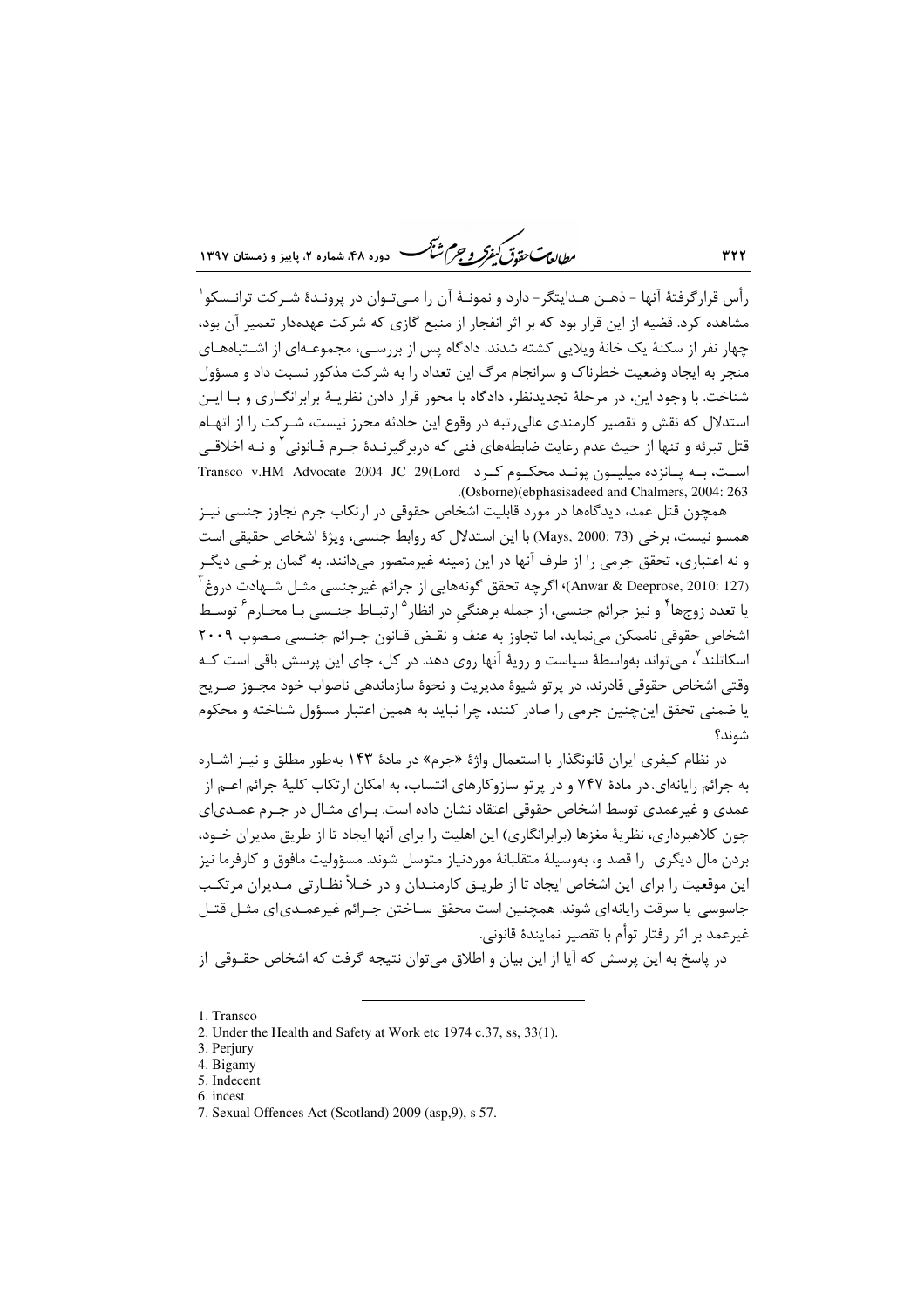میان جرائم شرعی، قادر به ارتکاب قتل عمد یا جرائم موسوم به حدی هم هستند یا نه، بایـد گفـت بنا به توضیحهای سطرهای قبل، تصور عقلی ارتکاب قتل عمد از ســوی اشـخاص مــذکور از طریــق تصمیم هدایتگران یا سیاستگذاری عامدانه و خطرساز غیرممکن نیست، مثل اینکه هیأت مدیرهٔ یک شرکت هواپیمایی برای بدنام کردن و از دور خارج کـردن شـرکت رقیـب، بـه کـشتن مـسافران آن تصمیم و برای تحقق این منظور، تکنیسینی را اجیر و با ایجـاد اخـتلال در سیـستم فنـی هواپیمـا سقوط آن را موجب شود. با وجود این، پیش بینی ضمانت اجرای قصاص برای قتل عمـد در شـرع و قانون که تنها در مورد اشخاص حقیقی قابل اجراست و این نکته که جرم بودن یک رفتار به اعتبـار مجازات مقرر براي آن است (مادهٔ ۲ قانون مجازات اسلامي)، توهم عدم انتساب جرم مورد اشاره بـه اشخاص حقوقی را به ذهن متبادر میسازد. با نگرشی عمیقتر به موضوع میتوان نتیجه گرفت کـه چون این امکان فراهم است که جرم را یک نفر انجام می۵هد و یک شخص مسؤول، مسئلهٔ بنیادین، نه ارتکاب جرم که انتساب آن است. بدینِ سان، می توان شخص حقوقی را در این نـوع جـرمهـا، نـه مرتکب، که مسؤول اعلام و آماج مجازات قرار داد. می،ماند یک نکته و آن، نوع مجازات قابل اجرا بـر شخص حقوقی و منبع استنادی آنهاست، چراکه از یک طرف، موارد پیشبینی شـده در شـرع، ویـژهٔ اشخاص حقیقی|ند و با ماهیت شخص حقوقی بیگانه، و از طرف دیگر، ضمانت اجراهای موضوع مادهٔ ٢٠ قانون مجازات اسلامي بهتصريح تبصرة مادة ١۴ تعزيرند. با اين وضع، آيا بايـد بـهدليـل شـرعي بودن جرم منتسب به شخص حقوقی، مواجههاش را با تعزیر، منتفی دانست؟ یا بهسبب عدم امکــان انطباق مجازات شرعی بر شخص حقوقی، به مادهٔ ۲۰ متوسل شد، و تعزیر را جایگزینش کرد؟ فرض اخیر با توجه به جوهرهٔ شخص حقوقی، منطقیتر بهنظر مـیرسـد؛ کمـا اینکـه قانونگـذار در مـورد شخص حقیقی نیز در موارد انتفای اجرای مجازات شرعی|ی چون قصاص بر او، حکـم بـه تعزیــرش داده است (مادة ۶۱۲ قانون مزبور-تعزيرات).

بر فرض عدم پذیرش این برداشت، هیچچیز مانع از آن نیست که اشـخاص حقـوقی ِ نتواننــد در پیدایش جرمهای فوق در کسوت معاونت ایفای نقش کـرده و از ایـن منظـر مـسؤول نباشـند. چـه، معاونت در جرائم شرعی، خود، جرمی تعزیری محسوب، و محکومیت آنها بر این اساس فاقد اشـکال خواهد بود. بنابراین، اگر شرکتی که صاحب هتلهای زنجیرهای است، بـرای کـسب درآمـد بیـشتر، برخی از اتاق های مجموعهٔ تحت امر خود را با علم و آگاهی جهت ارتکاب زنا در اختیـار گردشـگران قرا دهد، معاون در این جرم خواهد بود. همچنین است اگر یک مؤسسهٔ مهاجرتی با هدف لطمه بـه اعتبار اجتماعی مؤسسهٔ مشابه دیگر، توسط فردی، در یکی از کشتی،های متعلق به او مرتکب زنا بـا یکی از مسافرانش شود. به همین منوال، در صورت تحقق قتـل عمـد، محکومیـت شـخص حقـوقی خاطی تحت عنوان معاونت در این جرم منعی نخواهد داشت. مثل اینکـه یـک شـخص حقـوقی بـا تطميع و اجير كردن فردي يا حتى از طريق نمايندهٔ قـانوني، بـه قتـل بازرسـي كـه متوجـه انجـام پولشويي توسط شخص حقوقي مزبور شده است اقدام، تا مانع برملا شدن جـرم خـود شــود (شـريفي، ۱۳۹۴؛ ۲۵۴). ناگفته نماند که برای محکومیت اشخاص حقوقی تحت عنوان معاونت در جـرائم مـورد بحث، اصلاح مادهٔ ۱۲۷ قانون مجازات اسلامی برای قابلیت استناد ضـروری اسـت، زیـرا در شـرایط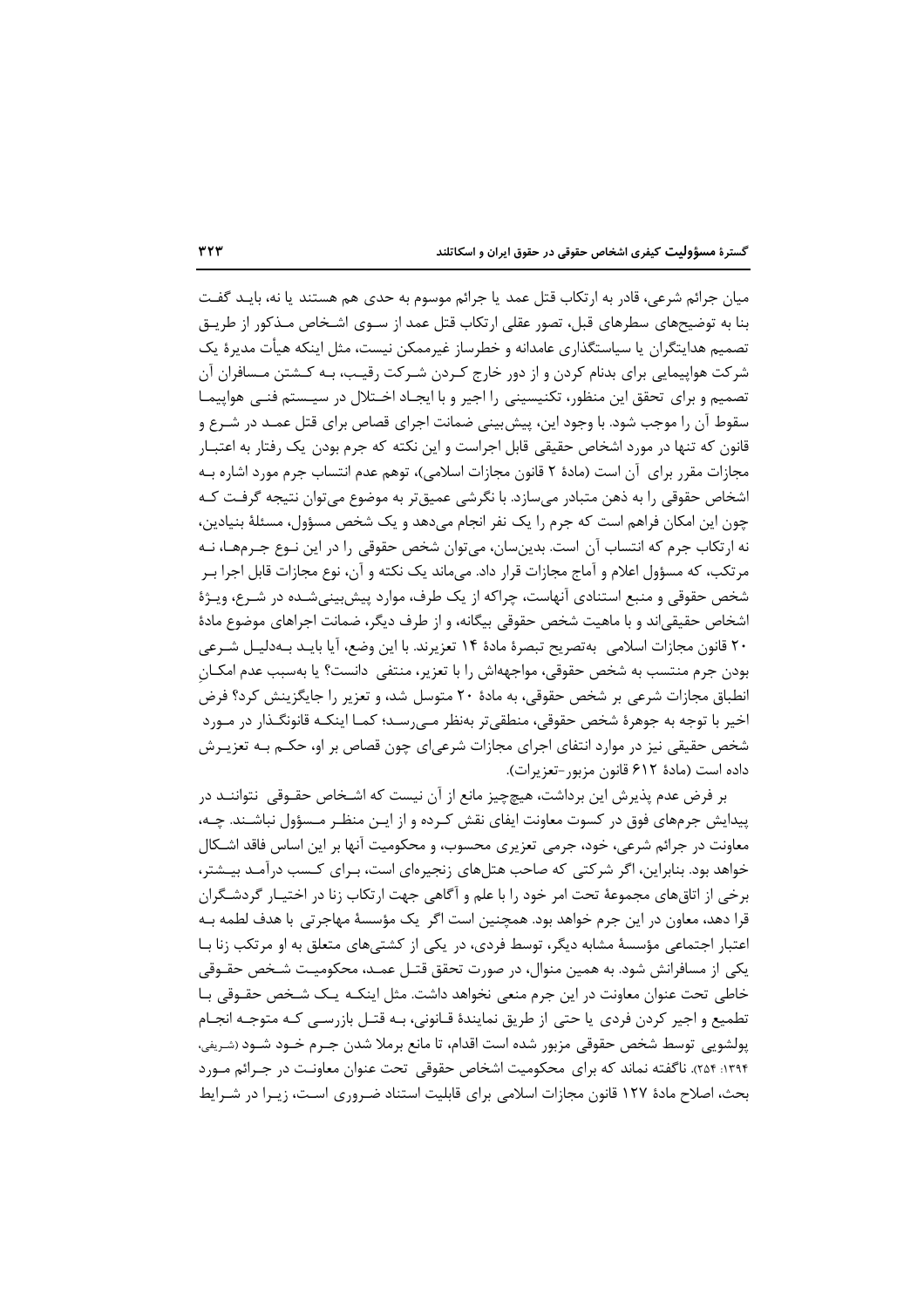ر الدیمت حقدقی کنفرکر و جرم شنگ دوره ۴۸، شعاره ۲، پاییز و زمستان ۱۳۹۷

موجود، مجازات شخص حقوقی معاون تحت هیچ شرایطی مشمول مصداقهای مـذکور در بنــدهای «الف»، «ب» و «پ» مادهٔ مورد اشاره، و حبس و شلاق و با توجه بهصراحت مـادهٔ ۲۰ نمـیشـود. از اطلاق بند «ت» نیز که عنوان میدارد: «در جرائم موجب تعزیر یک تا دو درجه پایینتر از مجـازات جرم ارتکابی»، مشکل می توان استفاده، و اشخاص حقوقی ۱٫ به استناد آن محکوم کـرد؛ چراکـه بـا توجه به قيد تبصرهٔ ۱ مادهٔ ۱۲۷، مبنی بر ضرورت همسنخ بـودن مجـازات جـرم اصـلی بـا يكـی از مجازاتهای مربوط به اشخاص حقوقی باشد. تحقق این امـر بـهنـدرت ممکـن اسـت (شـمس نـاتری و همکاران، ۱۳۹۵: ۹۲-۹۱). این توجیه بدین سبب است که بهنظر می رسد، مادهٔ ۲۰، ضمانت اجرای مادهای است (۱۴۳) که در مقام بیان شرایط مجرمیت شـخص حقـوقی در مقـام فاعـل (از طریـق نماینــدهٔ قانونی) است. با این همه، اگر در استدلالی مخالف، به بلامانع بودن اجرای ضمانت اجراهای تعزیـری مادهٔ مزبور نسبت به معاون نظر داده شود، با این تعلیل که مجازات معـاون نیـز تعزیـر اسـت، قابـل تأمل بوده و خالی از قوت نیست.

## ۳. ضمانت اجراهای متناسب با ماهیت اشخاص حقوقی

بەمنظور تأمین هدف\ای مجازات، بـەوپـژە پیامـدگرایی، ایجـاب مـی;نمایـد کـه ضـمانت اجراهـای جرمهای اشخاص حقوقی، متنوع و متناسب با طبع آنها باشد. این مهم نیز، در گرو وانهـادن نظریــهٔ فرضی بودن این اشخاص و اذعان به ماهیت مستقل آنهاست (حسنی، ۱۳۹۰: ۳۷۹). در ایـن مجـال، از میان ضمانت اجرهای معتنابهِ قابل اعمال بر اشخاص حقوقی، بـه جـزای نقـدی، اجبـار بـه اصـلاح وضعیت جرمزا، انتشار حکم محکومیت و جبران خسارت اشاره، و موضع نظامهای کیفری اسـکاتلند و ایران در موردشان تبیین خواهد شد.

#### ۰.۳ ا. جزای نقدی

جزای نقدی یا جریمه که عبارت است از الزام به پرداخت وجه نقد بهحـساب دولـت، از مهـمتـرین ضمانت اجراهای قابل اعمال بر اشخاص حقوقی است. ٰ مختصاتی چون قابلیـت انطبــاق بــا ماهیــت اشخاص حقوقی، سرعت در وصول و اجرا، امکان درجهبندی و متناسب شدن با شدت جرم و تقصیر اشخاص حقوقی، عدم تحمیل هزینه به خزانهٔ عمومی، ایجاد درآمد برای دولت، تـوان بـالای مـالی اشخاص حقوقی بهویژه انتفاعی در پرداخت جزای نقدی و اجتناب از دخالت دولت در امــور داخلــی اشخاص حقوقي بر اهميت اين مجازات افزوده است (Pieth & Ivory: 2011:41-42). از آنجا كه انگيــزهٔ مالی، محرک اصلی اشخاص حقوقی بهخصوص تجاری در نقـض قـانون اسـت، انتظـار مـی٫رود کـه ضمانت اجرای جزای نقدی مشروط بر متناسب بودن با گردش مـالی و درآمـد، در انـصراف آنهـا از

**٣٢۴** 

۱. جريمهٔ مالياتي نيز ضمانت اجراي تخلفاتي است كه به خزانهٔ دولت ضرر مي رساند. ايـن گونـه جريمـههـا آميختـهاي از مجـازات و جبران خسارت تلقی میشود که قابل مصالحه است، مانند جریمههایی که به مؤدیان بدحساب مالیاتی تعلق میگیـرد. رسـیدگی بـه این قبیل جریمهها در صلاحیت کمیسیونهای مالیاتی است و نمیتوان اجرای آن را معلق نمود و یا متخلّف را از پرداخت آن معـاف کرد (اردبیلی، ۱۳۹۴: ۱۶۸ ـ ۱۶۷).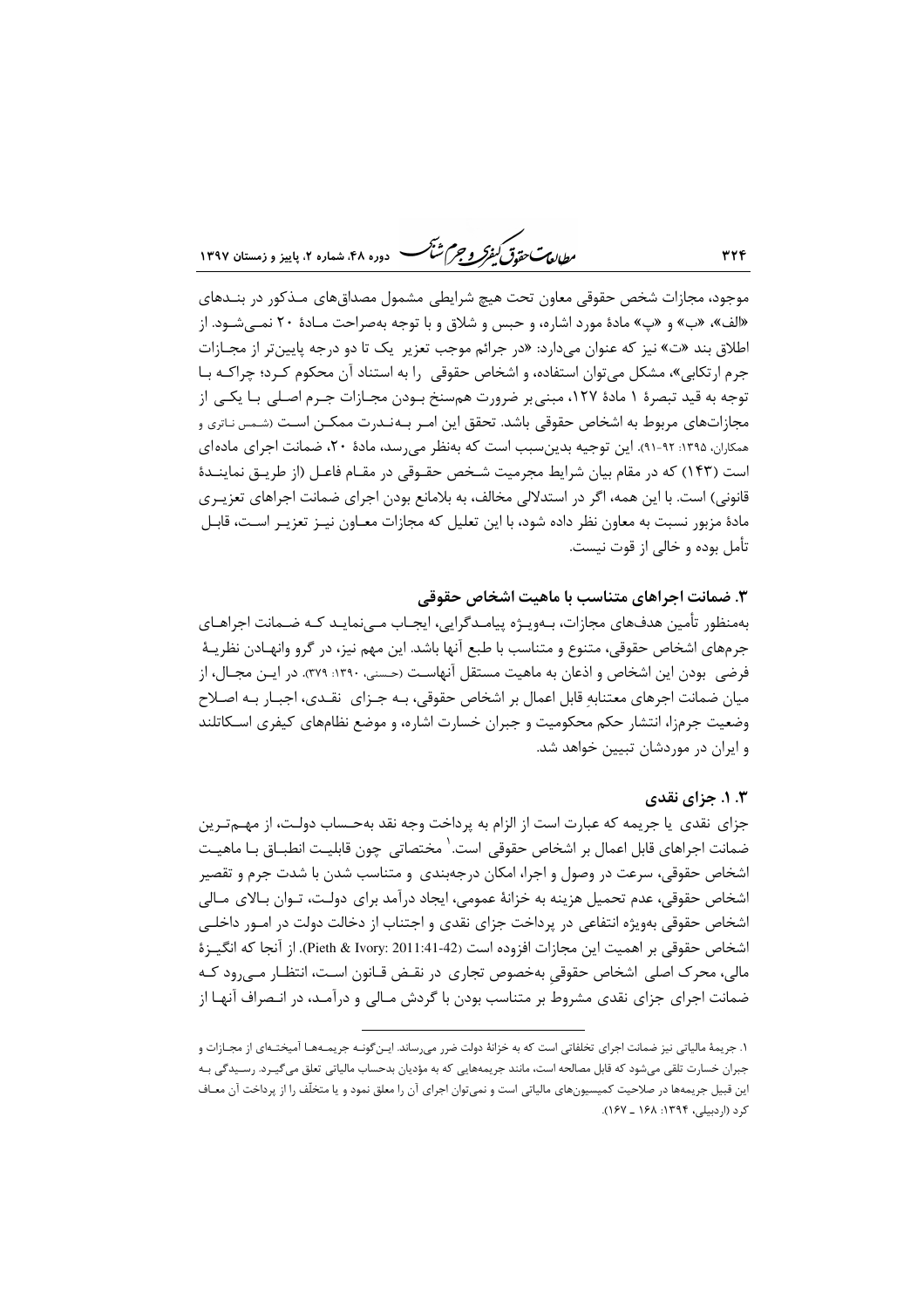ارتکاب جرم اثربخش باشد. وگرنه، ناچیز بودن جزای نقدی در برابر درآمد سرشار اشـخاص حقـوقی ثروتمند، نه تنها بازدارنده نیست، که راغب آنها به ارتکاب جرم خواهد بود. در مقابـل، تفـوق جـزای نقدي بر سطح درآمد و گردش مالي اشخاص حقوقي كمدرآمد، موجب ورشكـستگي آنهـا، اخـراج و بیکار شدن پرسنل و مآلاً نقض اصل شخصی بودن مجازات خواهد شد. برای خروج از ایـن معـضل، مشخص کردن وضعیت مالی شخص حقوقی متخلف، و تعیین جزای نقدی براساس درصـدی از آن، حائز اهميت است (Matthews, 2008:121-122; Aydin, 2014: 314-315).

نظام کیفری اسکاتلند، همسو با سایر نظــامهــای کیفـری، بــهویـژه انگلــستان، جــزای نقــدی را بهعنوان یک گزینهٔ درخور، برای محکومیت اشخاص حقوقی ناقض مقررههای کیفری در نظر گرفته است. چنانکه در پروندهٔ ترانسکو- به شرحی که گذشت- شرکت مزبـور توسـط دادگـاه بـه جریمـهٔ يانزده ميليون يوندي محكوم شد (Clark & Lansfprd, 2005: 34). هر چند اين به ابهـام كـه آيـا ايـن میزان جریمه، معادل حبس در نظر گرفته شده برای شخص حقیقی مرتکب این جرم- اقـدام علیـهٔ سلامت و ایمنی حین کار منجر به مرگ- است یا نه، پاسخی داده نشد. به ایدهٔ حقوقدانان، ضـروری است که دادگاهها در آینده، تردیدها را در مورد امکان انتساب برخی از جرائم جنسی|ی چون تجاوز به عنف- نظر به استدلال مذکور در سطرهای قبل - کنار نهند و، همشدت بـا حبـسی کـه در ایـن خصوص برای اشخاص حقیقی مرتکب پیشبینیشده، مبادرت به اعمال جزای نقـدی کننـد. البتـه برای نامحدود نشدن اختیار دادگاه در تعیین سطح جریمه، تدوین اصـول تـدوین کیفـر <sup>۱</sup> بــهعنـوان رهنمونی بـرای مقـام قـضایی در اتخـاذ تـصمیم بـر پایـهٔ شـاخصهـایی ماننـد نـوع جـرم، درجـهٔ تقصیر، درآمد شخص حقوقی و میزان بزهدیدگی، ضروری است (Chalmers, 2006: 269). آنچنــان *ک*ـه در مورد سایر جرائم - قانون عدالت کیفـری مـصوب ۲۰۱۰- تـا حـدی مـورد اهتمـام قـرا, گرفتـه است. در هر شکل، بـا ايــن رويکـرد کـه- پيــشتر و بـهنحـو دقيــقتـر در نظـام کيفـري آمريکـا ً و

1. Sentencing Guidelines Principles

۲. در این نظام، تعیین جریمه، طی پنج مرحله صورت میگیرد: در مرحلـهٔ نخـست مبنـای جریمـه براسـاس سـطح جـرم مـشخص میشود. البته سطح اولیهٔ جرم با توجه به نتایجی همچون خدشه به عدالت و میزان خسارت وارده به سطحی بالاتر ارتقا می یابد. سند رهنمود حاوی جدولی است که در برابر سطحهای مختلف جریمه به مبلغهای آن تصریح کرده است. برای مثال برای جرائم تا سطح شش مبلغ مبنای جریمه پنجهزار دلار، سطح هفت، هفت هزار و پانصد دلار، سطح سیوهفت، پنجاهوهفت میلیون و پانصد هزار دلار و برای سطح سیوهشت و بالاتر از آن، هفتادودو میلیون و پانصد هزار دلار در نظر گرفته شده است. در مرحلهٔ دوم، نمـره یـا سـطح مجرمیت شخص حقوقی است که در محدودهٔ یک تا ده تعیین میشود. البته دادگاهها باید با نمرهٔ پـنج شـروع کننـد و بـا تكيـه بـر کیفیات مشددهای مثل نقش پرسنل عالی٫رتبهٔ شخص حقوقی در تحقق جرم، بزرگی یا کوچکی شخص حقوقی و تعـداد پرســنل آن، سابقهٔ مجرمانه، نقض دستور یا قرار قضایی یا کیفیات مخففهای مانند داشتن برنامهٔ تبعیت از قانون، پذیرش مسؤولیت و همکاری در تحقيقات به افزايش يا كاهش آن اقدام كنند. مرحلهٔ سوم مربوط به تعيين ضريب حـداقل و حـداكثر جريمـه بـا توجـه بـه جـدول مجرمیت است. معلوم کردن امتیاز مجرمیت مطابق مرحلهٔ قبل به دادگاه محکومکننده اجازه میدهد که مطـابق جــدول مربـوط بــه امتياز مجرميت ضريب حداقل و حداكثر صحيح جريمه را معين كند. اين ضرايب مبناي محاسبهٔ آخرين رهنمود، محدودهٔ جريمـه را مشخص میکند. در جدول دیگری که در پرتو رهنمود تعیین کیفر تهیه شده است، در برابـر نمـرهٔ یـا سـطح مجرمیـت، بـه ضـریب حداقل و حداکثر جریمه قابل اجرا بر شخص حقوقی اشاره شده است. بهطوری4ه برای مجرمیت با نمرهٔ ده یا بالاتر حداقل و حداكثر ضریب جریمه بهترتیب، دو و چهار است. یا برای مجرمیت با نمرهٔ صفر یا پایین¤ر ضریب مورد اشاره، بهترتیب، پنج صـدم و دو دهـم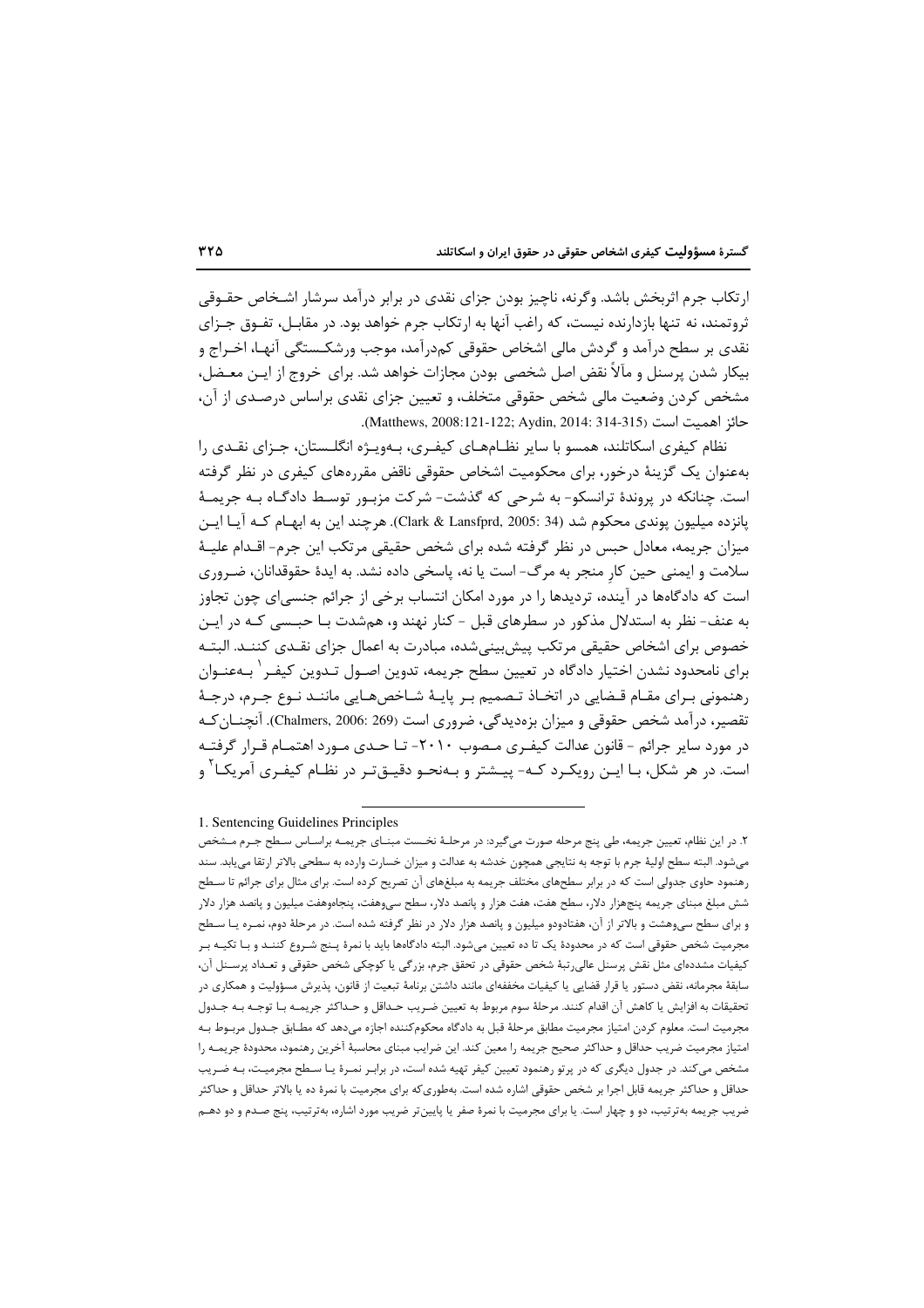ر ...<br>ر<u>طالعات متمامی کمفرکر و جر</u>م کش<sup>ت</sup>ک دوده ۴۸، شعاره ۲، پاییز و زمستان ۱۳۹۷

انگلستان <sup>۱</sup> نمود یافته است- می¤وان جزای نقـدی را بـه دور از تبعـات احتمـالی انحـلال اشـخاص حقوقي و توقف ارائهٔ خدمات عمومي توسط آنها بهموقع اجرا گذارد (154 :Ashworth, 2009).

مبتنی بر این واقعیت، مادهٔ ۲۱ قانون مجازات اسلامی ایران جزای نقدی قابل تحمیل بر اشخاص حقوقی را دو تا چهار برابر مبلغ معین برای اشخاص حقیقی و برای ارتکاب همان جرم مقـرر کـرده است. مادهٔ ۲۰ قانون جرائم رایانهای (مادهٔ ۷۴۸ قانون مجازات اسلامی) نیــز اشــخاص حقــوقی را در قیاس با اشخاص حقیقی، مستحق محکومیت به سه تا شش برابر حداکثر جزای نقدی جرم ارتکابی دانسته است. با این همه، این راهبرد، بی نقص نیست؛ چراکه اگر شخص حقوقی مـوردنظر از قـدرت مالی بسیار بالا برخوردار باشند، بعید است با دو یا شش برابر کردن جزای نقـدی چنـدان کـه بایـد مرعوب شود و فعالیتهای خطرناک خود را متوقف کند. فرض کنید شرکت بزرگی با درآمد سـالانه سي,ودو ميليون دلار و سود خالص دوازده و هشت ميليون دلار مرتكب جرم تعزيري چــون اســتفاده از اسناد جعلی موضوع مادهٔ ۵۳۵ قانون مجازات اسلامی با مجازات سه تا هجده میلیون ریـال بـرای اشخاص حقیقی شود. حال، چنانچه دادگاه حداکثر جزای نقدی قابل اعمال یعنی چهـار برابـر آن را مورد حکم قرار دهد، معادل پنجاهوچهار میلیون ریال خواهد بود که در قیاس با منابع مالی و درآمد شخص حقوقي مزبور ناچيز و غير اثرگذار است. در مقابل، چنانچــه اشــخاص حقــوقي، كوچــک و از گردش مالی ضعیفی برخوردار باشند، حداکثر جریمهٔ موردنظر، ورشکستگی آنها را محتمـل خواهـد ساخت؛ ضمن اینکه معلوم نیست پس از تصفیه، دارایی آنها تکـافوی پرداخـت جـزای نقـدی مـورد حکم ,ا بدهد.

با اين توصيف، شايسته است به اصلاح وضـعيت موجـود اقـدام، و بـه اخـذ جريمـه از اشـخاص

٣٢۶

است. مرحلهٔ سوم مربوط به تعیین ضریب حداقل و حداکثر جریمه با توجه به جدول مجرمیت است. معلـوم کـردن امتیـاز مجرمیـت مطابق مرحلهٔ قبل به دادگاه محکوم کننده اجازه میدهد که مطابق جدول مربوط به امتیاز مجرمیت ضریب حداقل و حداکثر صحیح جریمه را معین کند. این ضرایب مبنای محاسبهٔ آخرین رهنمود، محدودهٔ جریمه را مشخص میکند. در جدول دیگری کـه در پرتـو رهنمود تعيين كيفر تهيه شده است، در برابر نمرهٔ يا سطح مجرميت، به ضريب حداقل و حداكثر جريمهٔ قابل اجرا بر شخص حقـوقى اشاره شده است. بهطوری که برای مجرمیت با نمرهٔ ده یا بالاتر حداقل و حداکثر ضریب جریمه بهترتیب، دو و چهـار اسـت. یـا بـرای مجرمیت با نمرهٔ صفر یا پایینتر ضریب مورد اشاره، بهترتیب، پنج صدم و دو دهـم اسـت. سـرانجام، در مرحلـهٔ پـنجم مبلـغ دقیـق جریمهای که شخص حقوقی باید در چارچوب محدودهٔ مذکور به آن محکوم میشود، انتخاب و در حکم دادگـاه درج شـود. البتـه در سند رهنمود، به دادگاه اجازهٔ فراتر رفتن از حداکثر و فروتر رفتن از حداقل مبلغهای قابل|جرا را داده است؛ مشروط بر اینکـه توجیـه خود را در این مورد در رأی صادره منعکس کند ( United States Sentencing Commission, 8C2.5 and,8C2.4(d) Gruner, 1994; 437-438).

۱. از نظر هیأت مشورتی تعیین کیفر این کشور، کسر درصدی از میانگین گردش مالی می¤واند راهکار مناسبی برای انطبـاق جریمـهٔ .<br>مورد حکم و وضعیت اقتصادی و مالی شخص حقوقی محکوم باشد. همچنین، کمیسیون مشترک مجلس عوام در بررسی لایحهٔ قتـل عمد و آمدم کشی که سرانجام در سال ۲۰۰۷ به تصویب رسید، عنوان داشت برای تحقق این امر، ایجاب می کند دادگاه به صدور قرار مبادرت و شخص حقوقی را مکلف به تحویل ترازنامههای سالانه، سندها و صورتحسابهای سود و زیان سـهسـالهٔ پـیش از ارتکـاب جرم نماید. امتناع عمدی از اجرای این دستور جرم، و دارای ضمانت اجرای جزای نقدی است. ضمن اینکه دادگـاه مـی¤وانـد چنـین شخصی را متمکن بر پرداخت هر مبلـغ جریمـه فـرض کنـد Guidelines Council Corporate) Manslaughter & and Safety Offence Causing Death- Definitive; Guidline; 2010, Fedruary: 5-7; Matthews: 127)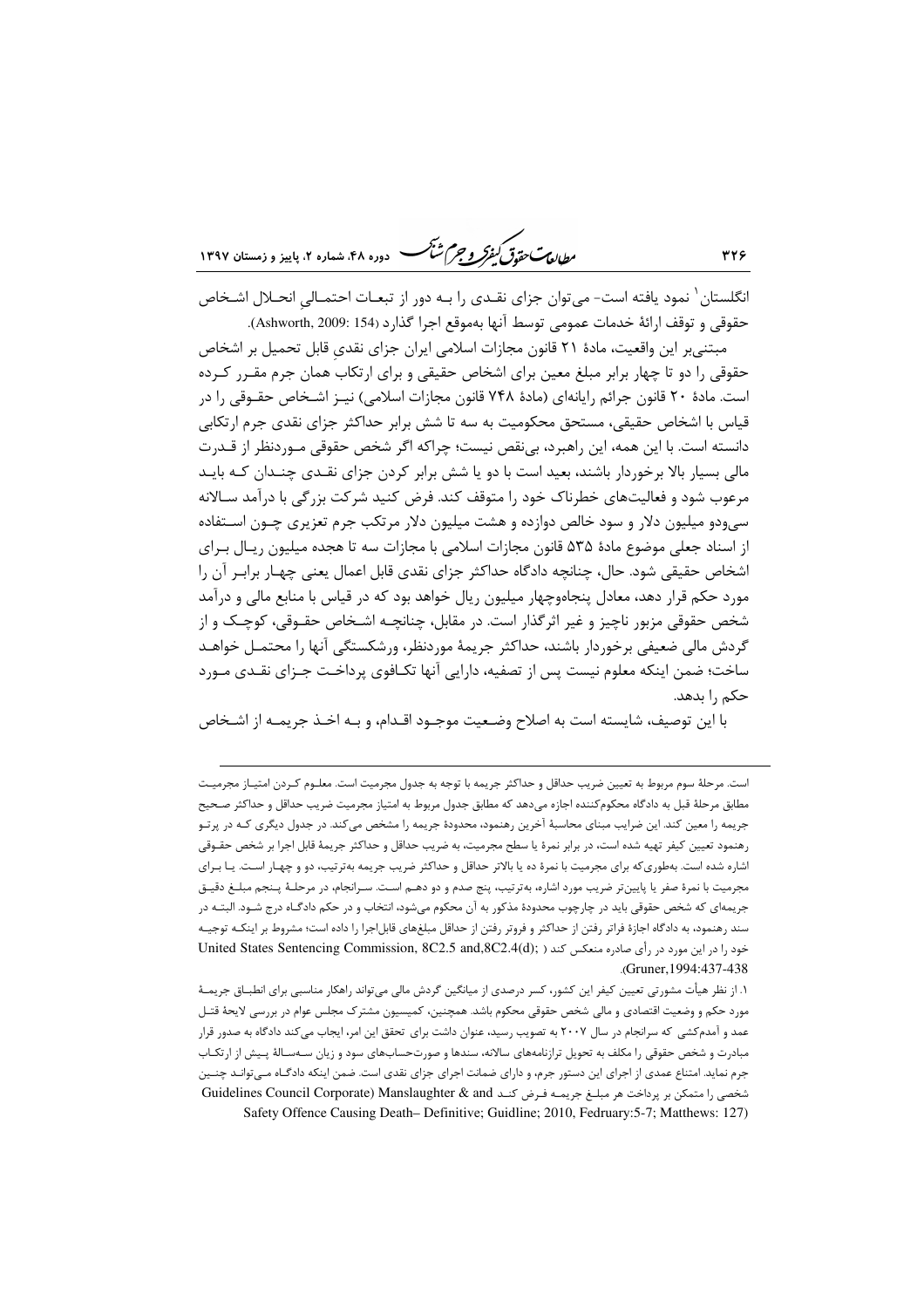گسترهٔ مسؤولیت کیفری اشخاص حقوقی در حقوق ایران و اسکاتلند

حقوقی بر مبنای گردش مالی آنها حکم شـود. اشـکال دیگـر مـادهٔ ۲۱ از آن روسـت کـه در مـورد جرائمی که قانونگذار برای آنها جزای نقـدی پـیش بینـی نکـرده، از جملـه جاسوسـی (مـادهٔ ۵۰۱-تعزیرات) و جعل مدارک تحصیلی (مادهٔ ۵۲۷-تعزیرات)، فاقد راهکـا, اسـت. در ایـن مـوارد دادگـاه ناگزیر به استفاده از ضمانت اجراهای دیگری خواهد بود که معلوم نیست از حیث اثربخشی، همتراز با جزای نقدی باشند. برای رفـع ایـن نقـص، یکـی از ایـن دو گزینــه فـرا روی قانونگــذار اسـت: ۱. پیش بینی مبلغی معین و البته دارای اقل و اکثر؛ ۲. تجویز کسر درصدی از درآمد خالص سالانه کـه حسب تحلیل پیش گفته، از بازدارندگی بیشتری برخوردار است.

## ٢. ٣. امحاي موقعيت جرمزا`

اصلاح وضعیت جرمزا ضمانت اجرای نوینی است که به هدف پیشگیری از تکرار جرم از طریق اجبار اشخاص حقوقی به تغییر شیوهٔ مدیریت و تصحیح رویهٔ خود بهکار میرود. در کل، میتوان اهمیت این واکنش خاص را از چند جهت دانست: نخست اینکـه، قابـل اعمـال بـر کلیـهٔ اشـخاص حقـوقی غیر تجاری و تجاری اعم از پردرآمد یا کمدرآمد است؛ دوم آنکه، برخلاف دیگر ضمانت اجراها بهویژه انحلال و مصادرهٔ اموال، فاقد تبعات منفی چندانی برای اشخاص ثالث است؛ سـوم آنکـه، بـرخلاف جريمهٔ نقدي، از شكل گيري اين توهم كه اشخاص حقوقي با پرداخت مبلغي، جواز ارتكــاب جــرم را بەدست می آورند، ممانعت می کند. با این همه، نسبت به این ضمانت اجرا ضعفهایی چــون مداخلـهٔ بیش|زحد دولت در امور داخلی اشخاص حقوقی، تحمیل هزینهٔ اجرایی و مراقبت قضایی بر دولت و نیز تحمیل هزینهٔ اصلاح سازمان بر سهامداران و شرکای بیگناه وجود دارد که در برابر مزیـتهـای آن ناچيز مي نمايد (236-235 :Fiss, 1990). اين ضمانت اجرا ايـن قابليـت ,ا دارد كــه بــهجـاي ديگــر ضمانت اجرای کیفری یا اضـافه بـر آنهـا اسـتفاده و موجـب شـود تـا اشـخاص حقـوقی در مهلـت تعیین شدهٔ دادگاه به امحای عاملهای نقض کنندهٔ قانون و اصلاح سویهٔ جرمزای خـود اقـدام کننـد. همچنین، بهمنظور کارامدتر شدن این ضمانت اجرا می¤وان از آن بهعنوان شرط تعلیق مجازات بهره گرفت و اشخاص حقوقی محکوم را راغب ساخت تا برابر جدول زمانی معین، به رفع کلیهٔ نقصهـا و اشکالهای منجر به محکومیت، مبادرت کنند. به این ترتیب، اشخاص حقوقی خواهنـد توانـست در ازای دگرگونی صورت داده در شیوهٔ مدیریت و تنظیم و اجـرای برنامـههـای اصـلاحی، از تحمیـل مجازات تعلیقی بر خود جلوگیری کنند.

حقوق کیفری اسکاتلند، مأخوذ از قانون قتل غیرعمد و آدم کشی شرکتهـای ۲۰۰۷ انگلـستان، صدور قرار اصلاح وضعيت جرمزا را بهعنوان ضـمانت اجـراي مـستقل و بـهمنظـور التـزام اشـخاص حقوقی به اتخاذ تدابیر مناسب جهت رفع زمینههای مرگبار در دسـتور کـار خـود قـرار داده اسـت. ملحوظات اين قرار عبارتاند از: احراز نقض قانون از سوى شخص حقوقي؛ ارتباط بين نقض قانون و مرگ حادثشده؛ همچنین، هر گونه نارسایی مرتبط بـا ایمنـی و بهداشـت کـه ضـرورت رفـع دارد. بهمنظور اجرای بهینهٔ این قبیل دستورها، دادگاه اجازه دارد تا در طول دورهٔ مراقبت از مرجـعهـای

<sup>1.</sup> Elimination r the situation causing offense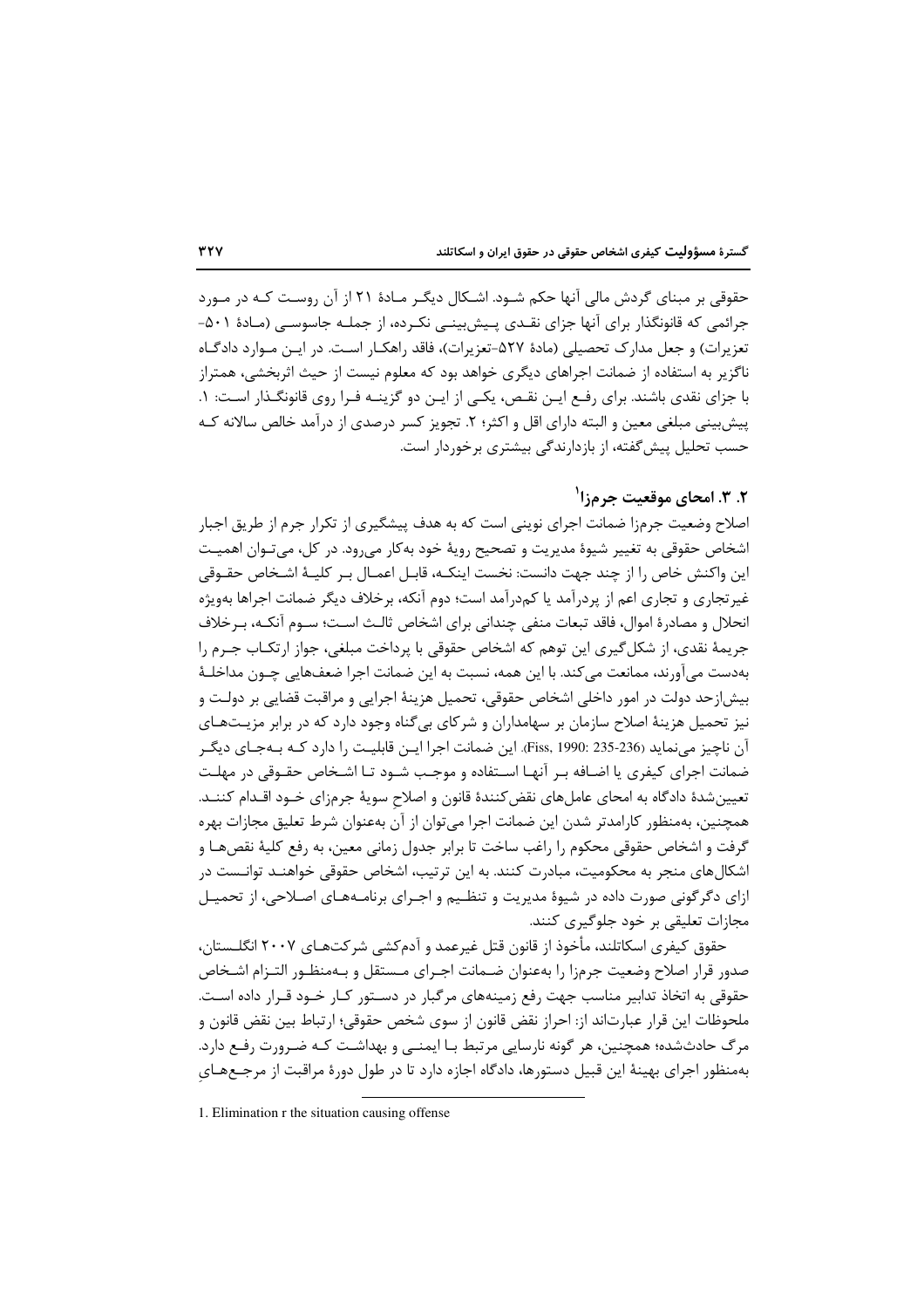ر .<br>مطالعات متحقق *کفوکر و جهم شنگ* دوده ۴۸، شعاره ۲، پاییز و زمستان ۱۳۹۷

نظارتي ذي صلاح از جمله هيأت اجرايي ايمني و سلامتي ` كمک گيرد. اشخاص حقوقي متخلف نيز مكلفاند در دورهٔ مقرر –كه قابل افزايش است– برنامههاى متابعت از قانون و اصلاح امــور را اجــرا، و گزارش آن را بـه طـرز مبـسوط بـه سـمع دادگـاه برسـانند ( Stark, 2011:132-133; Corporate .(Manslaughter & Corporate Homicide Act 2007, S 9 (1-5). در نظام كيفري ايبران، ببهرغيم تنبوع نسبی ضمانت اجراهای جرائم اشخاص حقوقی- موضوع مادهٔ ۲۰ قانون مجازات اسلامی- از ضـمانت اجرای اصلاح وضعیت جرمزا نشانی دیده نمی شود. در فصل ششم ایــن قــانون کــه نــاظر بـر تعلیــق مجازات است نیز به این راهکار بهعنوان یکی از شرطهای تعلیق وقعی نهاده نــشده اسـت. مـادهٔ ۴۶ این قانون از بیان شرطهای تعلیق مجازات امتناع و آن را معطوف به همـان شـرطهـای مـذکور در مادهٔ ۴۳ –تعویق صدور حکم– کرده است. مادهٔ اخیر نیز با استفاده از عبارتهایی مثـل خـصوصیات مرتکب و شرایط زندگی، ویژگی خانوادهٔ مرتکب، اشخاص حقـوقی را از شـمول خـود خـارج کـرده است.' حال که قانونگذار پس از مدتها و بهعنوان یک نقطـهٔ عطـف، مـسؤولیت کیفـری اشـخاص حقوقی را از حالت استثنایی خارج و نظاممند کرده است، انتظار می رود که در گـامی رو بـه جلـو و طی اصلاحاتی، از یک طرف، ضمانت اجرای موصوف را چه بهصورت مستقل و چه در قالـب تعلیــق اجرای مجازات، مورد پذیرش قرار دهد و از طرف دیگر، واژهٔ شخص را در هر کجا، از جمله مادهٔ ۲۳ جايگزين واژهٔ فرد کند.

۰۳٫۳. انتشار حکم م*ح*کومیت <sup>۲</sup>

انتشار حکم محکومیت از معدود ضمانت اجراهایی است که قادر بـه اثرگـذاری بـر مطلـق اشـخاص حقوقي اعم از غيرتجاري و تجاري است. آنجا كه ضعف بنيهٔ مـالي برخـي اشـخاص حقـوقي اجـازهٔ تحمیل جزای نقدی را بر آنها نمیدهد، انتشار حکم محکومیت بـدیل مناسـبی بـرای آن محـسوب مے،شود. درصورتی که اشخاص حقوقی متخلف، ثروتمند باشند، مناسبت اعمال این ضـمانت اجـرا از آن روست که به تصور موجود در جامعه مبنی،بر قابل خرید بودن جرم از سوی آنها پایان می،بخــشد. انتشار حکم دادگاه وجاهـت و اعتبـار ايـن قبيـل اشـخاص را در نـزد افکـار عمـومي سـست، و بـه تجديدنظر در رفتار و شيوهٔ مـديريت وادارشـان مـي،سـازد. ايــن تـأثير، در مــورد اشـخاص حقــوقي غیر تجاری که بر پایهٔ ارزشهای غیرمالی شکل گرفتهاند، بهمراتب محتمل تر است ( :Deckert, 2011  $. (172)$ 

**٣٢٨** 

<sup>1.</sup> Health and Safety Executive

۲ ضمن اینکه دستورهای بندهای «الف» تا «ح» ذیل این ماده که عبارت است از حرفهآموزی، اقامت یا عدم اقامت در مکـان معـین، درمان بیماری یا ترک اعتیاد، پرداخت نفقه، خودداری از گذراندن دوره یا دورههای خاص آموزش و یادگیری مهارتهای زنـدگی یـا شرکت در دورههای تربیتی، اخلاقی، مذهبی، تحصیلی یا ورزشی، منبطق با ماهیت اشخاص حقیقی است. البته دو مصداق دیگر ذیل همین ماده یعنی خودداری از تصدی کلیهٔ یا برخی وسایل نقلیهٔ موتوری و خودداری از فعالیت حرفـهای مـرتبط بـا جـرم یـا دیگـر اشخاص از قبیل بزهدیده به تشخیص دادگاه، اگر متن ماده ناظر به اشخاص حقیقی نبود، میتوانست در مورد اشـخاص حقـوقی نیـز صدق كند.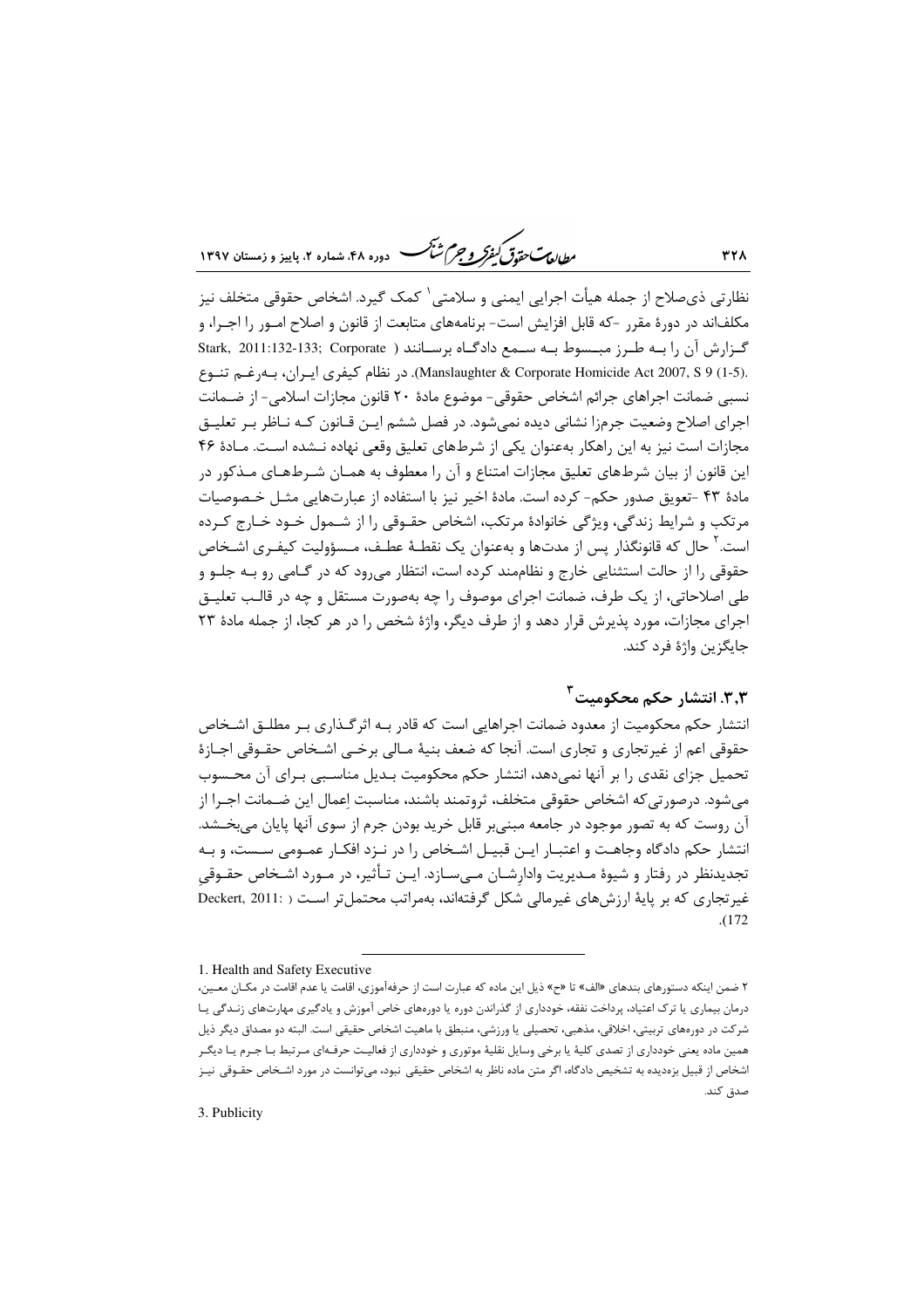گسترهٔ مسؤولیت کیفری اشخاص حقوقی در حقوق ایران و اسکاتلند

خصیصهٔ دیگر این واکنش، ارتقای سطح احساس مسؤولیت شرکتهای مادر در کنترل و نظارت بر عملکرد شرکتهای فرعی تحت نظر است. چــون، شــرکتهــای نخــست، متعاقـب انتــشار حکــم محکومیت شرکتهای اخیر، اعتبار اجتماعی و در نتیجه، مـشتریان و مخاطبـان را از کـف خواهنـد داد، برای جبران مافات، گزینهای جز اصلاح امور، رفع نقصها و ضعفهای مدیریتی و سیـستمی را در پیش رو نخواهند داشت. بر این اساس، می¤وان اجرای انتشار حکـم دادگـاه را شـیوهای مناسـب برای تأمین هدفهای پیامدگرای مجازات، بهخصوص بازدارندگی دانست. با این حـال، ایـن ضــمانت اجرا خالي از ضعفهايي از جمله لطمه به منافع كارمنـدان، شـركا، ارائـهٔ خـدمات عمـومي و حتـي تعدیل نیروی انسانی بهدلیل کاهش تولید و فروش نیست. البته این موارد، منحصر به ایـن ضـمانت اجرا نبوده و ناظر بر مصداقهای دیگری چون انحلال، مـصادرهٔ امـوال و محدودسـازی فعالیـت نیـز است.

نظام کیفری اسکاتلند با همین تلقے، در مقـررمهـای مختلـف از جملـه مـادهٔ ۱۰ قـانون قتـل غیرعمد و آدمکشی شرکت ۲۰۰۷<sup>۱ (</sup>مأخوذ از بریتانیا) قائل به انتشار حکم محکومیت شرکت مقصر توسط دادگاه و متناسب با شدت جرم شده است. همچنین دادگاه واجـد ایـن اختیـار اسـت کـه در دستور انتشار، به مواردی چون جزئیات جرم ارتکابی، میزان جریمهٔ تحمیل شده و نیز شرایط مربوط به ترمیم و اصلاح وضعیت جرمزا اشاره کند. دیگر اینکه، خودداری شخص حقوقی محکوم از اجرای این دستور، موجد جرم مستقل و قابل کیفرخواست است ( Corporate Manslaughter & Corporate .(1) Act 2007, S 10 بهعلاوه، در سند مشورتی هیأت مشورتی تعیین مجـازات، بهـرهگیـری از ایـن ضمانت اجرا مفید به فایده توصیف و اِعمال آن به دادگاهها توصیه شده است. در ایـن منبـع، بـین اشخاص حقوقی محلی و کشوری تفکیک صورت گرفته است. بهطوری که حکم محکومیت در مـورد اشخاص حقوقی نخست، در رسانهها و مطبوعات محلی، و در مورد اشخاص حقوقی دوم در رسانههـا و مطبوعات سراسری منتشر می شود. بهعلاوه، انتشار حکم محکومیت در نشریههای تخصصی، آگـاه کردن سهامداران اشـخاص حقـوقي و انعکـاس موضـوع در گـزارشهـاي سـالانهٔ آنهـا جـزو مـوارد ييش بيني شدة در سند مورد اشاره است (Matthews, 2007:130).

در نظام کیفری ایران نیـز برابـر بنــد «چ» مــادهٔ ۲۰ قــانون مجــازات اســلامی، از انتــشار حکــم محکومیت بهعنوان یک ضمانت اجرای اصلی در کنار سایر ضمانت اجراها نام برده شده است. بهرغم مثبت بودن این رویکرد، مصون از عیبهایی چند نیست؛ اول اینکه، ضابطه های اعمال این ضـمانت اجرا از نظر مادهٔ مذکور که عبارت اند از شدت جرم ارتکابی و نتایج زبانیار آن، کلیاند. بـا توجـه بـه تبعات منفی انتشار حکم محکومیت اشخاص حقوقی بر اشخاص ثالث و بی گناه، بیـان ضـابطه هـای دقیق تر و جزئی تری از جمله تکرار یا درجهٔ جرم ارتکابی برای استفاده از این حربه، ضـروری اسـت. دوم اینکه، بهره گیری از ضمانت اجرای مورد بحث اختیاری، و اعمال آن بر عهدهٔ دادگاه نهاده شـده است. اما با توجه به مادهٔ ۳۶ قانون مجازات اسلامی و تبصرهٔ ذیل آن که انتـشار حکـم محکومیـت را در مـورد جـرائم تعزیــری تــا درجــهٔ چهــار و نیــز کلاهبــرداری بــیش از یــک میلیــارد ریــال

<sup>1.</sup> Corporate Manslaughter and Corporate Act 2007, S 10 (1).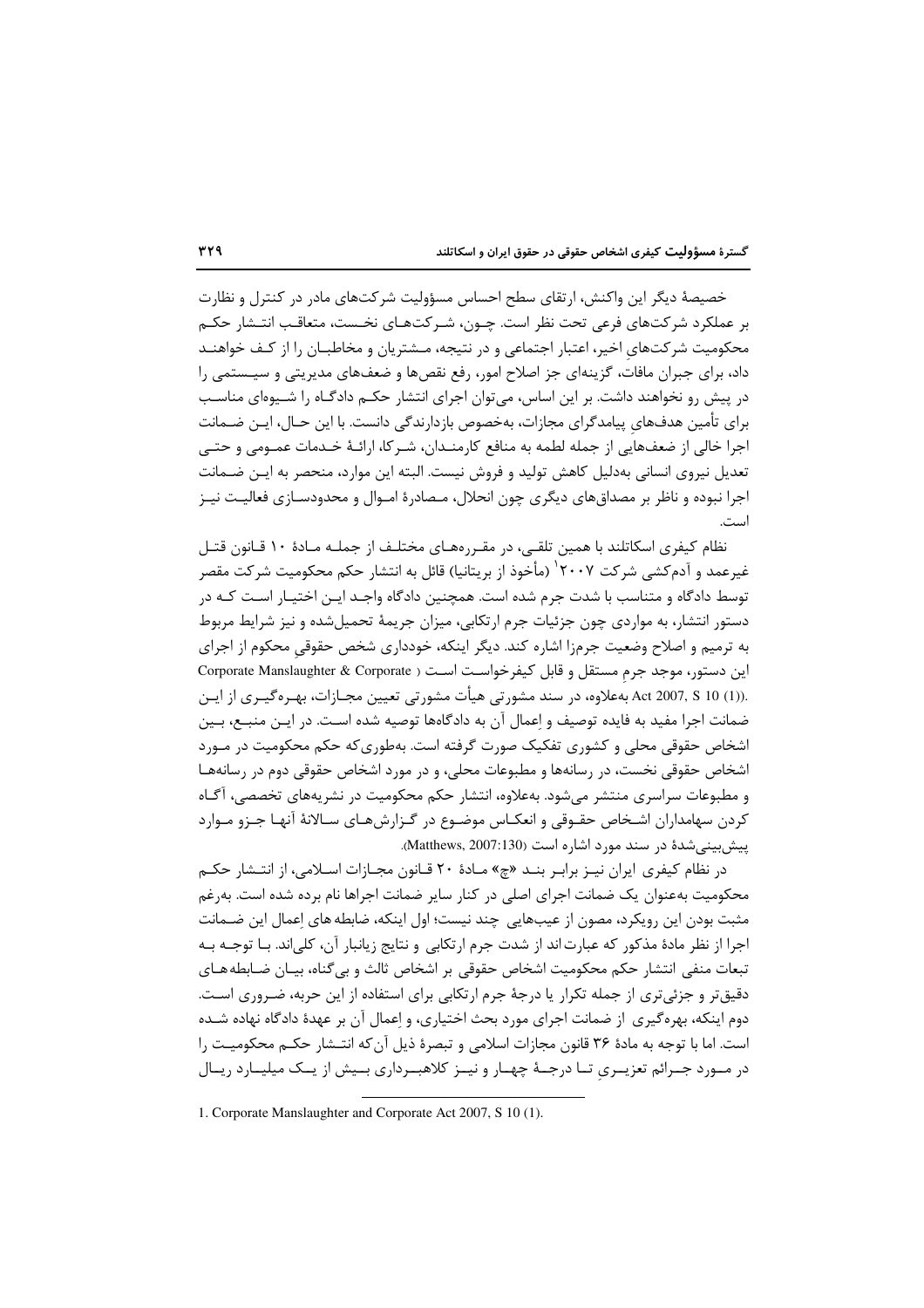بط<sub>الع</sub>ت حق<sup>ق</sup> كيفركه وجرم شيم -<br>- دوره ۴۸، شماره ۲، بابیز و زمستان ۱۳۹۷

(۱/۰۰۰/۰۰۰/۰۰۰) درصورتی کـه موجـب اخـلال در نظـم عمـومی یـا امنیـت نباشـد، در یکـی از روزنامههای محلی و در مورد جرائم رشا و ارتشا، اختلاس، اعمال نفوذ برخلاف حق و مقررات قانونی در صورت تحصیل مال توسط مجرم یا دیگری، مداخلهٔ وزرا و نمایندگان مجلس و کارمندان دولت در معاملات دولتی و کشوری، تبانی در معاملات دولتی، اخذ پورسانت در معاملات خارجی، تعدیات مأموران دولتي نسبت به دولت، جرائم گمر کي، قاچاق کالا و ارز، جرائم مالياتي، يولشويي، اخلال در نظام اقتصادی کشور، تصرف غیرقانونی در اموال عمومی یـا دولتـی کـه میـزان مـال موضـوع جـرم ارتکابی، یک میلیـارد ریـال (۱٬۰۰۰٬۰۰۰/۰۰۰) یـا بـیش از آن باشـد، در رسـانهٔ ملـی یـا یکـی از روزنامههای کثیرالانتشار الزامی دانسته است، و با توجه به اینکه مخاطب این مـاده عمـوم اشـخاص اعم از حقیقی و حقوقی است، و نیز با توجه به اینکه امکان ارتکاب جرمهای مزبور از سوی اشخاص حقوقی نیز وجود دارد، باید نتیجه گرفت انتشار حکم محکومیت کیفـری ایـن اشـخاص نمـی توانـد هميشه اختياري باشد. با اين حال، برخي، قلمرو مادهٔ ۳۶ و تبصرهٔ ذيل آن جرائم اشـخاص حقيقـي می دانند و نه بیشتر (رفیعزاده، ۱۳۹۲: ۷۲).

سوم اینکه، در مادهٔ ۲۰ مشخص نشده که چنین حکمی ِ در کـدام و چنـد رسـانه قابـل انتـشار است. بهعلاوه معلوم نشده که حکم محکومیت در چه حالتی در رسـانهٔ محلـی و در چـه حـالتی در رسانهٔ ملی منتشر شود. مگر اینکه با توجه به اطلاق اصطلاح رسانه، آن را حمل بر همهٔ گونهها اعـم از تلویزیون، رادیو و مطبوعات کرد. همچنین تشخیص انعکاس حکم در رسانهٔ محلی یا ملی- بـسته به گسترهٔ فعالیت شخص حقوقی- بر عهدهٔ دادگاه خواهد بود. با این همه، به منظور صیانت از حقوق متهم ایجاب میکرد که قانونگذار همچون مادهٔ ۳۶، وضعیت موارد مذکور را نیز در مادهٔ ۲۰ دخیـل مے رداد.

۴.۳. جبران خسارت کیفری ۲

زیانها و خسارتهای ناشی از جرمهای منتسب به اشخاص حقوقی بهعلت در اختیـار داشـتن ابـزار قدرت، در قیاس با جرمهای ناشی از اشخاص حقیقی از گسترهٔ وسیعتری برخوردار است. اگرچه، از منظر حیثیت اجتماعی، نسبت به این دست از اتفاق۱ها حساسیت کمتری وجود دارد. شرکتها نیـز اغلب، آنها را حوادث موردی و نه جـرمهـای عمـدی بازنمـایی مـی کننـد. بـاری، جبـران خـسارت بزهدیدگان که طریقی برای نیل بـه عـدالت ترمیمـی و رَهیـافتی بـرای تحقـق یکـی از هـدفهـای پیامدگرای حقوق کیفری است، اهمیتی دوچندان می یابد. حادثهٔ ریلی کلافام در سـال ۱۹۸۸<sup>۲ ک</sup>ـه به مرگ ۳۵ نفر انجامید (Gault & Mgranc, 1991:170-171)؛ حادثهٔ مارچیونس در سـال ۱۹۸۹ <sup>۲</sup> کـه ۵۱ نفر را به کشتن داد (Christian, 2001, 345)؛ حادثهٔ سـیتامبر ۲۰۰۸ کـه بـر اثـر قـصور شـرکت ژئوتکنیک کاستولد، <sup>۴</sup> کا<sub>ر</sub>مند-اَش در زیـر خروارهـا *خ*ـاک مـدفون شـد (Bastable,2011: 238) <sup>۱</sup> و در

- 1. Remedial
- 2. Clapham Rail Disaster 1988

 $rrr$ .

<sup>3.</sup> Marchioness Disaster 1989

<sup>4.</sup> Costwold Geotechnical 2008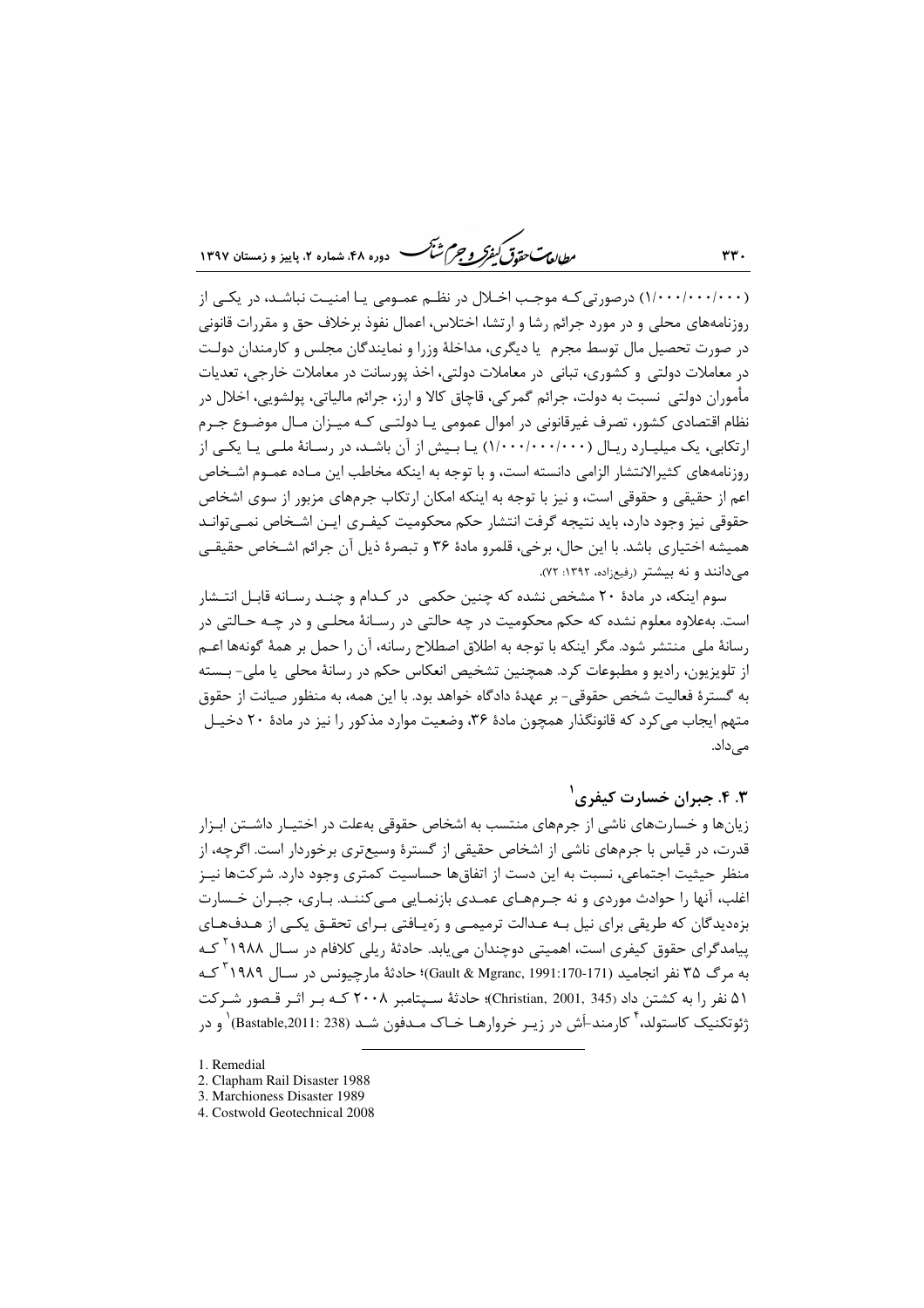ایران، فاجعهٔ ورود خونهای آلوده به کشور و قصور وزارت بهداشت در این زمینه که به ابتلای بـالغ بر ۳۰۰ نفر از بیماران هموفیلی به بیماریهای ویروسی از جمله ایدز و مرگ برخی از آنها انجامیـد (خبرگزاری ایسنا، ۱۳۹۳/۱۲/۱۶ کـدخبـر ۹۳۱۲۱۶۰۹۴۵)، حادثـهٔ انفجـار قطـاری در ۱۷ کیلـومتری ایـستگاه نیشابور که به مرگ ۲۹۵ نفر، زخمی شدن ۴۶۰ نفر و تخریب چند روستای اطـراف آن منجـر شـد (روزنامهٔ ایران، ۱۳۸۲/۱۲/۴)، ٌ سانحهٔ هوایی مربوط به شرکت کاسپین که به مرگ ۱۶۷ در قـزوین منتهی شد (روزنامهٔ کیهان، ۱۳۹۵/۲/۲۱، کد خبر ۷۴۵۸۶)، سیاست شرکت اسکانیا در استفاده از لاستیکهای چینی و غیراستاندارد که به ترکیدگی لاستیک مورد استفاده و تصادف دو دستگاه اتوبیوس اسکانیا در اتوبان تهران \_ قم در نوزدهم شهریورماه ۱۳۹۲ منتهی شد، و مرگ ۴۴ نفر و مجـروح شـدن ۳۹ نفر را رقم زد (.http: //khabaronline.ir/detail/312396/society/events)، گــواهي اســت مــتقن بـر ايــن  $l_{c,1}$ 

نقطهٔ آغاز اهتمام نظام کیفری اسکاتلند به مقولهٔ جبران خسارت، به تصویب قانون قتل غیرعمد و آدم کشی بریتانیا (CMCH) ٔ در سال ۲۰۰۷ و در پی ناکامی دادگاه در محکومیت شرکت ترانـسکو به قتل توأم با تقصیر برمی گردد. از جمله آوردههای این مقرره، اعطای اختیار بـه دادگـاه در صـدور دستور جبران خسارت و اجبار شخص حقوقی به اجرای آن در حق بزهدیده است. همچنـین بـرای گراییدن جبران خسارت، از سـازوکاری مـدنی بـه سـازوکاری کیفـری، دادگـاه مـی توانـد آن را در چارچوب شرط تعليق تعقيب كند. بدين سان، شخص حقوقي محكوم، در حالتي بـين خـوف و رجـا قرار گرفته تا از یک سو، با نوید عدم اجرای قطعی مجازات در صـورت پرداخـت، و از دیگـر سـو، بـا تهديد اجراي مجازات در صورت عدم پرداخت خسارت بزمديده مواجه باشـد (Benjamin, 2012:137). البته دادگاه، زمانی مجاز به صدور چنین دستوری است که ۱. نقض قانون از سوی شـخص حقـوقی را احراز كند؛ ٢. معلوم كند چنين نقصى مربوط به حوزهٔ سلامت و ايمنى بوده است. حـوزهاى كـه می بایست در چارچوب سیاستهای اصولی شخص حقوقی قرار مے گرفت؛ ۳. مبـرهن سـازد بـین نقض قانون، بی توجهی به مقولهٔ سلامت و مرگ بزهدیده، رابطهٔ علیت برقرار بوده است ( ,CMCH Act  $(ss. 9(1)(a)-9(1)(c))$ 

در حقوق کیفری ایران، در میان ضمانت اجراهای هفت گانـهٔ موضـوع مـادهٔ ۲۰ قـانون مجـازات اسلامي نامي از واكنش مذكور برده نشده است. البته، در بند «ت» مادهٔ ۴۰ و نيـز مـادهٔ ۴۶ همـين قانون، به جبران خسارت یا برقراری ترتیب آن بهعنوان شرط تعویق صـدور حکـم و تعلیـق اجـرای مجازات تصریح شده است که شمول آنهـا بــه اشـخاص حقــوقی بـا توجــه بــه اســتعمال واژهٔ *فــرد، خصوصیت خانوادگی و اجتماعی* اشاره به شرط حضور ب*ه موقع د*ر ز*مان و مکان تعیین شـده* در بنـد

<sup>1.</sup> Bastable, G; Op. Cit, p.238.

۲. هرچند به دلیل عدم پذیرش مسؤولیت کیفری اشخاص حقوقی در آن مقطع، قرار منع تعقیب سازمان انتقال خون صادر شد (رأی شمارهٔ ۴۰۹-۳۷۹ مورخ ۱۲/ ۹/ ۱۳۸۰ شعبهٔ ۱۴۱۳ دادگاه عمومی تهران).

۳. در این پرونده نیز شرکت راهآهن مسؤولیت کیفری نیافت و دولت از حیث مسؤولیت مدنی عهدهدار پرداخـت دیـهٔ مقتـولین شـد (رأى شمارة ١٤٥٧/ ١٣٢ مورخ ١٣٨۶/٨/٢۴ شعبة ١٠٢ دادگاه عمومي مشهد).

<sup>4.</sup> Corporate Manslaughter and Corporate Homicide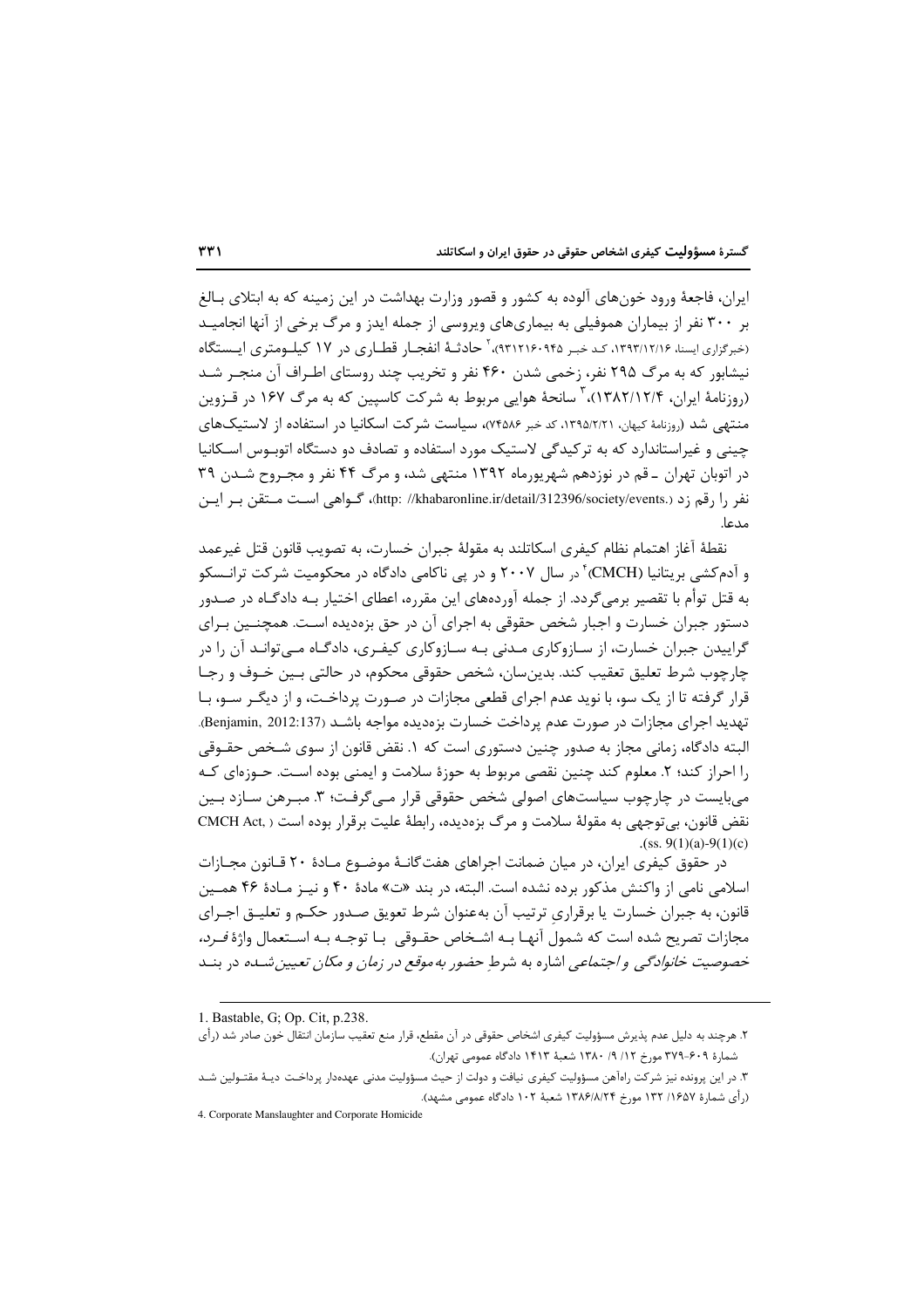ر<br>مط *لامات حقاق کفوکر و جرم شنگ* دوره ۴۸، شعاره ۲، پاییز و زمستان ۱۳۹۷

«الف» مادهٔ ۴۲ که در مجموع، تداعی کنندهٔ مخاطب انسانی است، و نظر به تفسیر نصوص جزایی به نفع متهم، دشوار بهنظر مىرسد. با اين وضع، اصلاح يا رفع ابهام از مادههاى ناظر به تعليق و تعويــق از یک طرف، و اصلاح مادهٔ ۲۰ و پیش بینی جبران خسارت کیفری بهعنوان ضمانت اجرای مـستقل از طرف دیگر، بهمنظور اهتمام به حقوق بزهدیده، واجد اهمیت است.

#### نتىحە

پیشرفت نظام کیفری اسکاتلند در زمینهٔ مسؤولیت کیفری اشخاص حقوقی بـا تأسـی از پارلمـان و رويهٔ قضايي انگلستان انكارنايذير است. با وجود اين، برآورده كنندهٔ همهٔ انتظارها نبـوده اسـت، زيـرا تنها با تکیه بر نظریهٔ ذهن هدایتگر (برابرانگاری) درصدد حل معضل انتساب مـسؤولیت کیفـری بـه اشخاص حقوقی برآمده است. طریقی که رسیدگی بـه جـرم را در مـورد اشـخاص حقـوقی کوچـک آسان، و در مورد اشخاص حقوقی بزرگ دشوار می سازد. از آنجا که ساختار اشخاص حقوقی اخیر بر اساس عدم تمرکز مدیریت استوار است و مسؤولیت بین مدیران بخشهای مختلف کـه اتخاذکننـدهٔ تصمیمهای روزمره و در عین حال اثر گذارند، توزیع مے شود، عدم مسؤولیت کیفری اشخاص حقوقی در قبال تخلف آنها ناموجه و غیرمنصفانه بهنظر می رسد. کاستی دیگر، به بی تـوجهی بـه مـسؤولیت سازمانی برمی گردد. سازوکاری که اجازه میدهد، اشخاص حقوقی بر فرض عدم شناسـایی عـضو یـا اعضای حقیقی مقصر، براساس سیاستهای مصوب، رویههای عملی، خـطمـشیهـا و بـهطـور کلـی فرهنگ سازمانی، مسؤول شناخته می شوند. اگرچه نظام کیفری ایران هم حامل نقص مزبـور اسـت، اما در مجموع، بهدلیل توجه به مـسؤولیت مـافوق و کارفرمـا-در حـوزهٔ جـرائم رایانــهای، عــلاوهبـر مسؤولیت بر پایهٔ برابرانگاری، از راهکارهای متنوع تری بـرای تـابع سـاختن اشـخاص حقـوقی بهـره حسته است.

در مقولهٔ جرمهای قابل بحث، نظام کیفری اسکاتلند، قائل به اهلیت اشخاص حقوقی در ارتکاب هر دو نوع جرم با مسؤولیت مطلق و نیازمند رکن روانی وو در شق اخیر نیز، قائل به ارتکـاب هـر دو جرائم غیرعمدی و عمدی است. با این همه، بهمنظور عدم امحای کامل شک و تردیـد در خـصوص ماهيت مستقل اين قبيل موجودها، از انتساب جرمهايي چون قتل عمد به آنها امتناع ورزيده اسـت. در حقوق کیفری ایران نیز، وجود مجازات قصاص برای قتل عمد، مانع انتساب این جرم به اشخاص حقوقی است. اما این پرسش به قوت خود باقی است که چرا نباید ایـن قبیـل اشـخاص در ارتکـاب چنین جرمی آن هم وقتی که گاه سیاستهای حاکم بـر آنهـا آن را اجـازه مـی۵هـد، قـادر تلقـی، و متناسب با طبع خود، به مجازاتی مانند انحلال یا تعطیلی موقت محکوم شوند؟

در حوزهٔ ضمانت اجراهای کیفری، جزای نقدی، انتشار حکم محکومیت، جبران خسارت کیفری و الزام به اصلاح وضعیت جرمزا، مهمترین مصداق های مطمح نظر نظام کیفـری اسـکاتلند هـستند. قانون مجازات اسلامی ایران در این زمینه، با در نظر گرفتن جزای نقدی، انتشار حکـم محکومیـت، توقف فعاليت شغلي، ممنوعيت افزايش سرمايه، ممنوعيت صدور برخي از اسـناد تجـاري، انحـلال و مصادرهٔ اموال، رویکرد متنوعتری را اتخاذ کرده است. با وجود این، عدم پیش بینی صدور قرار جبران

 $rrr$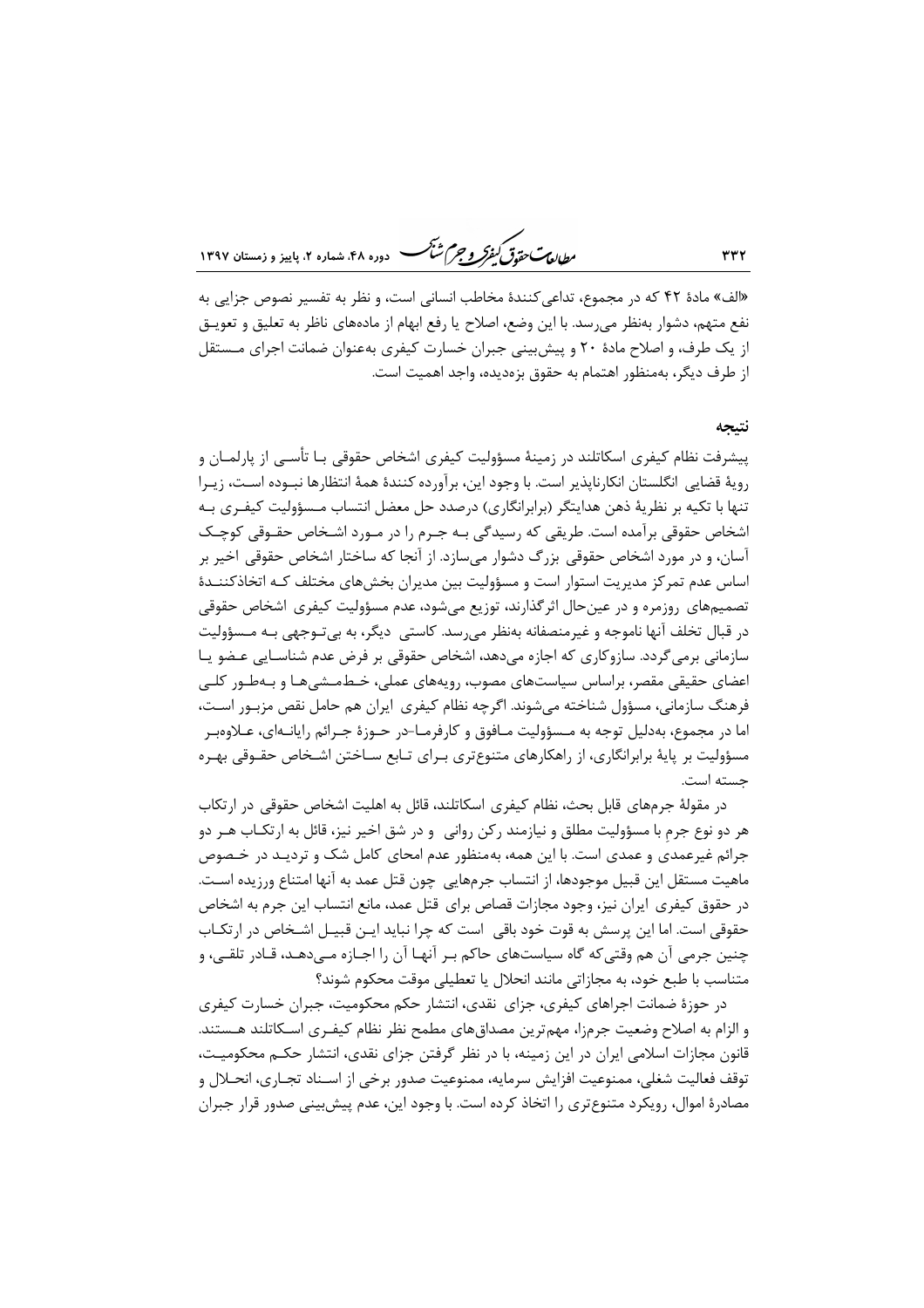گسترهٔ مسؤولیت کیفری اشخاص حقوقی در حقوق ایران و اسکاتلند

خسارت کیفری و اجبار به اصلاح وضعیت جرمزا جزو کاستی هـای آن محـسوب مـی.شـود. بــهنظـر میرسد توجه به پیشنهادهای زیر بهمنظور رفع خلأها و نقصهای موجـود در نظـام کیفـری ایـران خالی از اهمیت نباشد:

۱. توسعهٔ سازوکارهای انتساب مسؤولیت کیفری بـه اشـخاص حقـوقی براسـاس سیاسـتهـا و رویههای حاکم بر آنها؛

۲. مبرهن ساختن مفهوم نماینـدگی و توسـعهٔ مـصداقهـای آن. چنـدان *کـه ع*ـلاوهبـر مـدیران عالی٫ تبه، مدیران میانی و باز٫سان ٫ا هم د٫ بر گیرد؛

٣. اصلاح مادة ١۴٣ قانون مجازات اسلامي به قصد توسعهٔ دامنهٔ انتساب مـسؤوليت كيفـرى بـه اشخاص حقوقی از رهگذر اعمال کارمندان دون پایهای که حسب دسـتور یـا عـدم نظـارت مـدیران مر تکب جرم مے شوند؛

۴. پذیرش دفاع تلاش بایسته و کافی از سوی اشـخاص حقـوقی در پیـشگیری از وقـوع جـرم و تحمیل مسؤولیت بر شخص یا اشخاص حقیقی|ی که بهرغم این و بهصورت خودسـر مرتکـب جـرم مے شوند؛

۵. توسعهٔ قلمرو جرمهای قابل ارتکاب توسط اشخاص حقوقی به قتل عمدی، آنجا که محـصول سياست آنهاست.

۶. گسترش دامنهٔ ضمانت اجراهای کیفری به اجبار به الزام به اصـلاح وضـعیت جـرمزا، جبـران خسارت کیفری و خدمت اجتماعی بهمنظور تحقق هدفهای پیامدگرای مجـازات از جملـه، اصـلاح موقعیتهای زیانبار و حمایت از بزهدیده.

۷. تحمیل جزای نقدی بر اشخاص حقوقی بر مبنای گردش مالی و درآمد آنها؛

٨. پیش بینی مبلغی معین (دارای اقل و اکثر) برای اعمال بر اشخاص حقوقی، آنجا که جرم آنها از نوعی است که در قانون برای اشخاص حقیقی مرتکب، ضمانت اجرای جزای نقدی در نظر گرفتـه نشده است (مثل خیانت در امانت).

## منابع

### الف) فارسی

- ١. اردبیلی، محمد (١٣٩۵). ح*قوق جزای عمومی،* ج ٢، چ چهل وپنجم، تهران: میزان.
- ۲. پرادل، ژان (۱۳۹۴). *تاریخ اندیشههای کیفری*، ترجمهٔ علیحسین نجفی ابرندآبادی، چ دهم، تهران: سمت.
- ۳. حسنی، محمدحسن (۱۳۹۰). «فلسفهٔ مجازات اشخاص حقوقی بزهکار: فایدهگرایی-سزاگرایی»، *مجلهٔ تحقیقات حقوقی دانــشکدهٔ* حقوق دانشگاه شهید بهشتی.
	- ۴. رفیعزاده، علی (۱۳۹۲). مسؤول*یت کیفری اشخاص حقوقی حقوق عمومی،* پایاننامهٔ کارشناسی ارشد، دانشگاه شهید بهشتی.
		- ۵. شریفی، محسن (۱۳۹۴). *مسؤولیت کیفری اشخاص حقوقی در حقوق ایران و انگلستان*، چ اول، تهران: میزان.
- ۶. شمس ناتری (۱۳۹۵). محمدابراهیم و کلانتری، حمیدرضا و زارع، ابراهیم و ریاضت، زینب؛ قانون مجازات اسلامی در نظم حقوقی کنوني، چ سوم، تهران: ميزان.
	- ۷. محسنی، فرید (۱۳۹۰). «جرائم شرکتی از دیدگاه جرمشناختی»، *فصلنامهٔ دیدگاههای حقوق قضایی۱۳۹۰.*